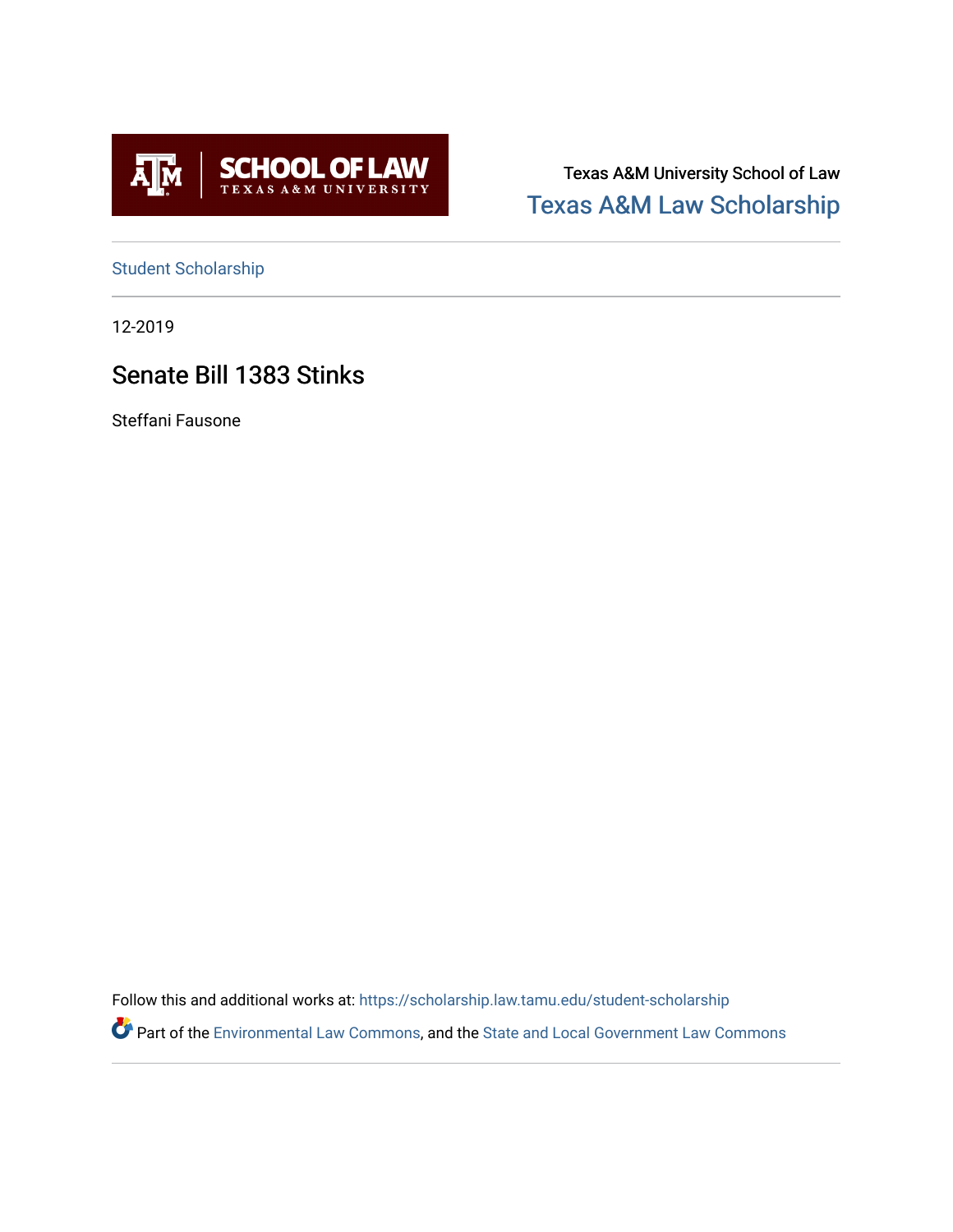# SENATE BILL 1383 STINKS: CALIFORNIA'S ATTEMPT TO REGULATE DAIRY CATTLE METHANE EMISSIONS

## *Steffani Fausone***\***

*Climate change is no longer a prediction; it is a reality. Part of the climate change conversation revolves around increased methane emissions, focusing on the agricultural industry as a culprit. To address these concerns, the California legislature recently passed Senate Bill 1383, which aims to reduce methane emissions from one agricultural industry in particular—dairies. This far-fetched bill is the first in the country to attempt to regulate methane from dairy cattle. With so much uncertainty surrounding this bill's effects, this Comment argues that the bill will hurt the dairy industry more than it helps combat climate change. This Comment also proposes possible alternatives to regulating dairy methane emissions while enabling the California dairy industry to stay afloat.*

#### **INTRODUCTION**

Just a couple hours north of Los Angeles lies the dusty crossroads of Tulare County, where a distinct odor fills the air from east to west. As dairies surround the perimeter of the county, the odor is common to locals. A whiff of the money-making cattle serves as a reminder that the county is the number one milk producer in the nation.<sup>1</sup> Unbeknownst to many, the cows are also a top producer of another substance—methane. The phrases "climate change" and "greenhouse gas" bring to mind scenes of industrial factories releasing black clouds of air pollution. However, a neglected and perhaps surprising source of such gases is the world's dairy industry. Climate change is a local and global threat.<sup>2</sup> Like many other states, California has begun to experience

Steffani Fausone is a 2020 J.D. Candidate at Texas A&M University School of Law. She would like to thank Professor Vanessa Casado Perez for providing her direction and encouragement through the entire process. She would also like to thank all the farmers in the Central Valley who inspired this article.

<sup>1.</sup> USDA, DAIRY CATTLE AND MILK PRODUCTION 2 (2014), https://www.nass.usda.gov/Publications/Highlights/2014/Dairy\_Cattle\_and\_Milk\_Producti on\_Highlights.pdf [https://perma.cc/3EBQ-M7QE].

<sup>2.</sup> *See* Mary D. Nichols, *California's Climate Change Program: Lessons for the Nation*, 27 UCLA J. ENVTL. L. & POL'Y 185, 186 (2009),

https://escholarship.org/content/qt7tr3k4xp/qt7tr3k4xp.pdf [https://perma.cc/GG7U-QV2L].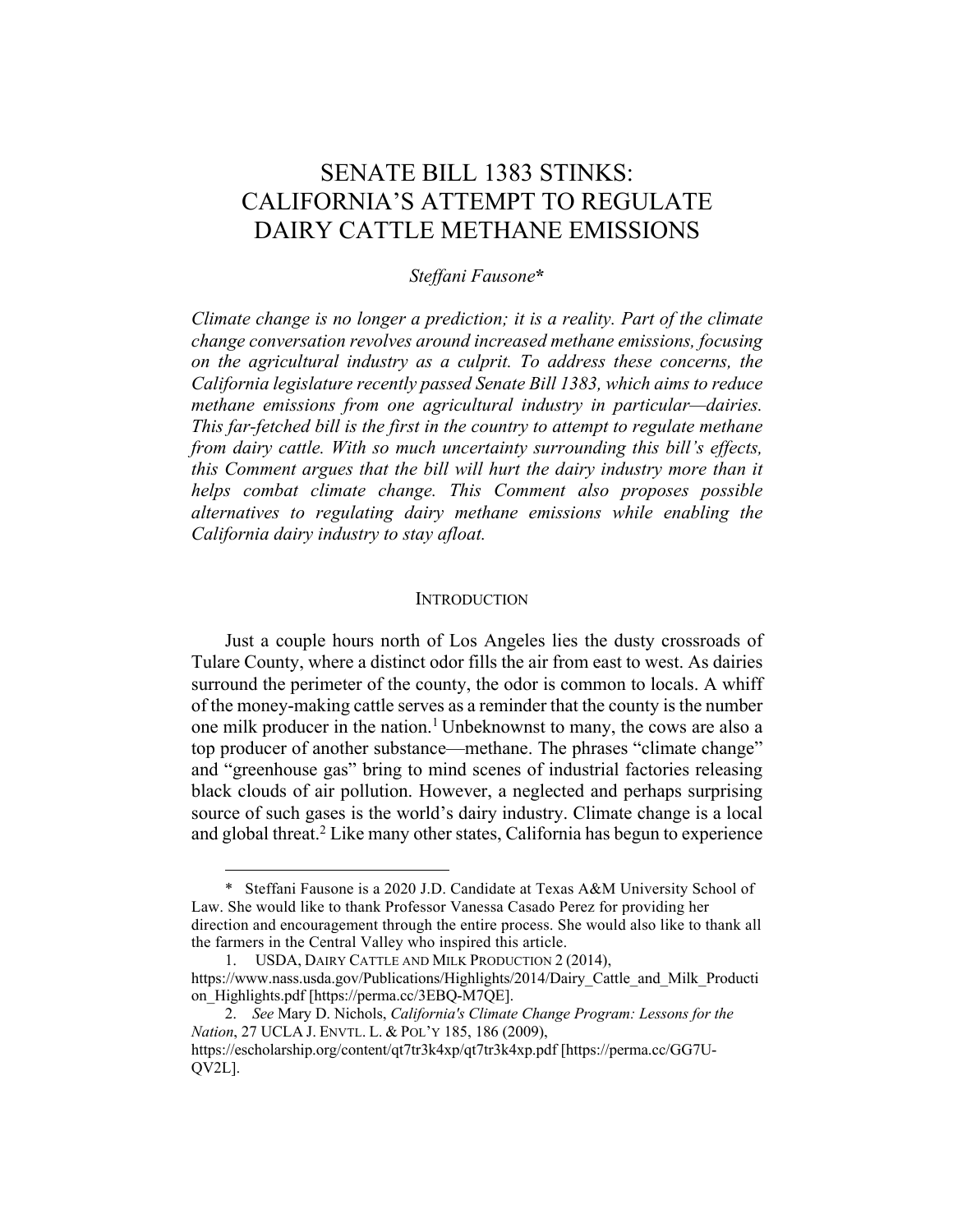consequences of climate change.3 Over the last century, the "Golden State has seen a seven-inch rise in sea level," eroding its coastal communities.<sup>4</sup> California has endured years of severe drought, threatening "one of the most productive agricultural regions in the world."5 Climate change has also had a major impact on California's severe wildfire season—an impact dramatically illustrated in the last few years when records were set for the largest state fires in both 2017 and 2018, with over 1.3 million acres burned in 2018 alone.<sup>6</sup>

Methane is a potent greenhouse gas that has increasingly contributed to such climate change across the nation. According to the Environmental Protection Agency ("EPA"), the agricultural industry is one of the largest methane emitters in the United States.7 To curb its negative effect on our environment, federal and state governments have implemented regulations to reduce the amount of methane emissions in the United States.<sup>8</sup> Most recently, California has taken a different approach toward regulating methane emissions by aiming its efforts at one particular industry—dairies.

California dairies seem to be a target for state environmental regulations in general, but in 2016 the California legislature passed Senate Bill 1383 in an attempt to reduce dairy methane levels by 40% by 2030.<sup>9</sup> Dairies are a large contributor of California's total methane emissions due to their manure management and cattles' special digestive system.10 Senate Bill 1383 is the first of its kind. No other states, nor the federal government have taken

<sup>3.</sup> *Id.*

<sup>4</sup>*. Id.*

<sup>5.</sup> *Id.*

<sup>6.</sup> *See Incidents Overview*, CALI. DEP'T OF FORESTRY & FIRE PROT.,

https://www.fire.ca.gov/incidents [https://perma.cc/A6YL-A9RC]; Kristine Phillips, Sarah Kaplan & Meith McMillan, *A Record 'You Don't Want to See': Mendocino Complex Fire Has Become California's Largest Ever*, WASH. POST (Aug. 7, 2018, 11:02 AM), https://www.washingtonpost.com/news/post-nation/wp/2018/08/06/wildfires-continue-tochar-california-but-one-fire-is-in-a-destructive-league-of-itsown/?utm\_term=.87b5037ff9e9 [https://perma.cc/4HUK-84G7].

<sup>7.</sup> *Overview of Greenhouse Gases*, U.S. EPA,

https://www.epa.gov/ghgemissions/overview-greenhouse-gases#CO2 lifetime [https://perma.cc/G3EC-UA5Z] (last updated Apr. 11, 2019).

<sup>8.</sup> *See* Nichols, *supra* note 2 at 187.

<sup>9.</sup> S.B. 1383, 2016 Leg., 2015-2016 Reg. Sess. (Cal. 2016).

<sup>10.</sup> *Carbon, Methane Emissions and the Dairy Cow*, PENNSTATE EXTENSION,

https://extension.psu.edu/carbon-methane-emissions-and-the-dairy-cow [https://perma.cc/CMG4-P2J8] (last updated May 5, 2016).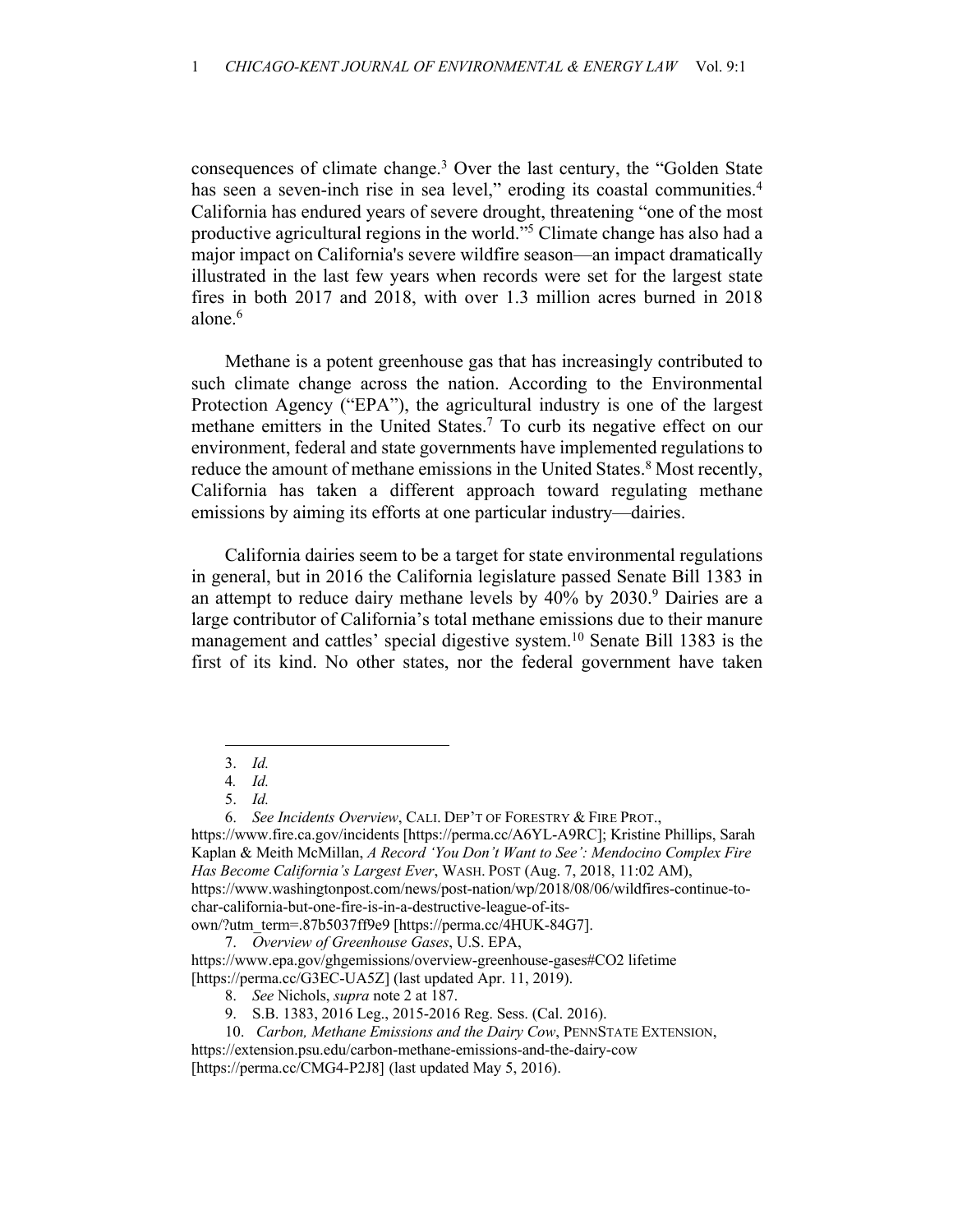regulatory action to reduce methane levels particularly from dairy farms.<sup>11</sup> In fact, this is the first time that any "governmental body . . . will regulate greenhouse gas emissions from animal agriculture."12 Perhaps the lack of regulation is because such oversight may do more harm than good.

Essentially, farmers view the new law as a form of state government overreach and over-regulation of the dairy industry. The law's target methane reduction of 40% is ambitious, especially considering that methane is produced by a cow's natural design.<sup>13</sup> While there is ongoing research to explore mitigation through changes in cattle diets, there is still uncertainty regarding its long-term effects.<sup>14</sup> Further, there are financial concerns and funding uncertainty pertaining to California's ambitious methane regulation. While federal and state funding have been set aside to help with the transition, such funding will likely be insufficient to address the need of the massive industry. The regulations are not cost-efficient, especially in the wake of an already struggling industry. Since California is America's largest dairy producer,15 the increase in price for the dairy farmer to manage his cattle will ultimately be passed off to the consumer at the local grocery store.

# I. WHAT IS METHANE?

Methane, like carbon dioxide, is a naturally occurring greenhouse gas in the atmosphere. Greenhouse gases affect the environment by absorbing heat and trapping it in the atmosphere, which allows less heat to be released back

<sup>11.</sup> *Legally Brief: California Air Resources Board Commits to Regulate Methane Emissions by Dairy Industry*, ANIMAL LEGAL DEF. FUND, (June 29, 2017) [hereinafter *Legally Brief*]. https://aldf.org/article/legally-brief-california-air-resources-board-commitsto-regulate-methane-emissions-by-dairy-industry/ [https://perma.cc/37CZ-3XS9]; *see also California's Holy-Cow Idea*, BLOOMBERG (Dec. 4, 2017, 8:00 AM),

https://www.bloomberg.com/opinion/articles/2017-12-04/california-s-holy-cow-idea [https://perma.cc/4F8A-8AVN].

<sup>12.</sup> *Legally Brief*, *supra*.

<sup>13.</sup> Allison N. Hatchett, *Bovines and Global Warming: How the Cows Are Heating Things Up and What Can Be Done to Cool Them Down*, 29 WM. & MARY ENVTL. L. & POL'Y REV. 767, 767 (2005),

https://scholarship.law.wm.edu/cgi/viewcontent.cgi?article=1122&context=wmelpr [https://perma.cc/E347-P8HE].

<sup>14.</sup> *See* Diane Nelson, *Can Seaweed Cut Methane Emissions on Dairy Farms?*, UC DAVIS (May 24, 2018), https://www.ucdavis.edu/news/can-seaweed-cut-methaneemissions-dairy-farms/ [https://perma.cc/L66S-SW8G ].

<sup>15.</sup> USDA, MILK PRODUCTION (2018),

https://downloads.usda.library.cornell.edu/usda-

esmis/files/h989r321c/m613n309x/37720h893/mkpr1218.pdf [https://perma.cc/2H85- 7AE3].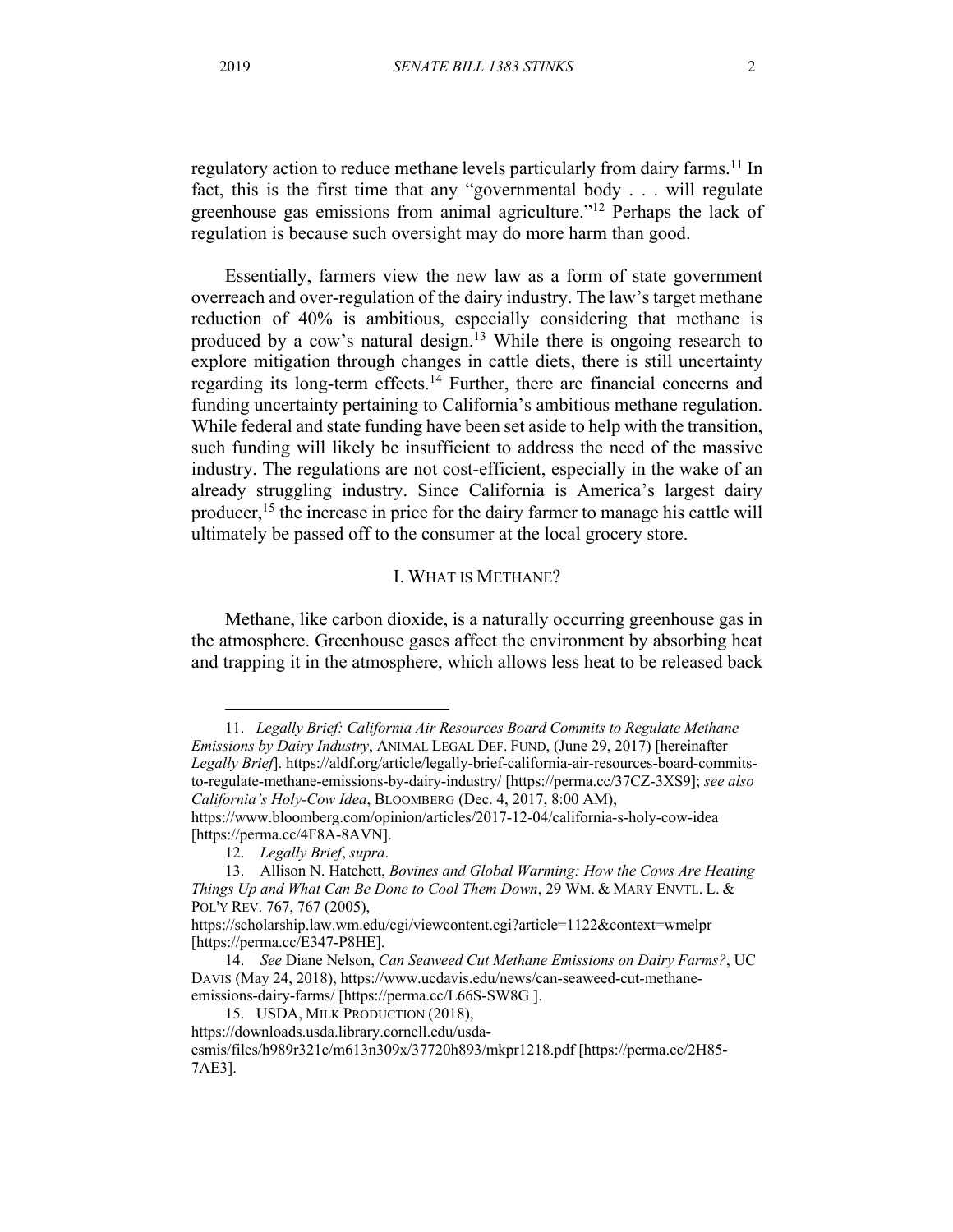into space.16 This greenhouse effect is a natural process, and without it the "Earth's temperature would be below freezing."17 However, human activities have increased the production of greenhouse gases, leading to the unnatural warming of the Earth's climate.<sup>18</sup>

Not all greenhouse gases are the same in terms of their ability to trap heat in the earth's atmosphere. For example, while carbon dioxide makes up 81% of all U.S. greenhouse gas emissions, methane is much more effective at absorbing heat than carbon dioxide.<sup>19</sup> Methane accounts for only 10% of U.S. greenhouse gas emissions, but its comparative impact on global warming "is more than [twenty-five] times greater than carbon dioxide over a 100-year period."20 Though methane is a more intense climate changer than carbon dioxide, it has a much shorter lifetime.<sup>21</sup> Methane lives in the atmosphere for twelve years while carbon dioxide can remain in the atmosphere for centuries.22 Thus, it is no surprise that most attempts to combat climate change center on carbon dioxide.23 However, policymakers have recently begun to focus their efforts on methane reduction due to its higher efficiency of trapping radiation.<sup>24</sup>

#### *A. Sources of Methane*

Globally, human activities account for over 60% of methane emissions.<sup>25</sup> Methane is emitted from a number of sources including energy, industry, waste management, and agriculture.<sup>26</sup> Methane is the principal component of natural gas so the largest source of methane in the United States is derived from natural gas and petroleum systems..27 Although the agricultural industry

<sup>16.</sup> *Greenhouse Gases*, NAT'L OCEANIC & ATMOSPHERIC ADMIN.,

https://www.ncdc.noaa.gov/monitoring-references/faq/greenhouse-gases.php (last visited Oct. 12, 2018).

<sup>17.</sup> *The Greenhouse Effect*, UNIV. CORP. FOR ACAD. RES. (2011),

https://scied.ucar.edu/longcontent/greenhouse-effect [ https://perma.cc/E5PF-P48]. 18. *Id.*

<sup>19.</sup> *Overview of Greenhouse Gases*, *supra* note 7.

<sup>20.</sup> *Id.*

<sup>21.</sup> Patti Nyman, *Methane vs. Carbon Dioxide: A Greenhouse Gas Showdown*, under *Global Warming Potential*, ONE GREEN PLANET,

http://www.onegreenplanet.org/animalsandnature/methane-vs-carbon-dioxide-agreenhouse-gas-showdown/ [https://perma.cc/KR3U-LQBC].

<sup>22.</sup> *Overview of Greenhouse Gases*, *supra*.

<sup>23.</sup> *Id.*

<sup>24.</sup> *Id.*

<sup>25.</sup> *Id.*

<sup>26.</sup> *Id.*

<sup>27.</sup> *Id.*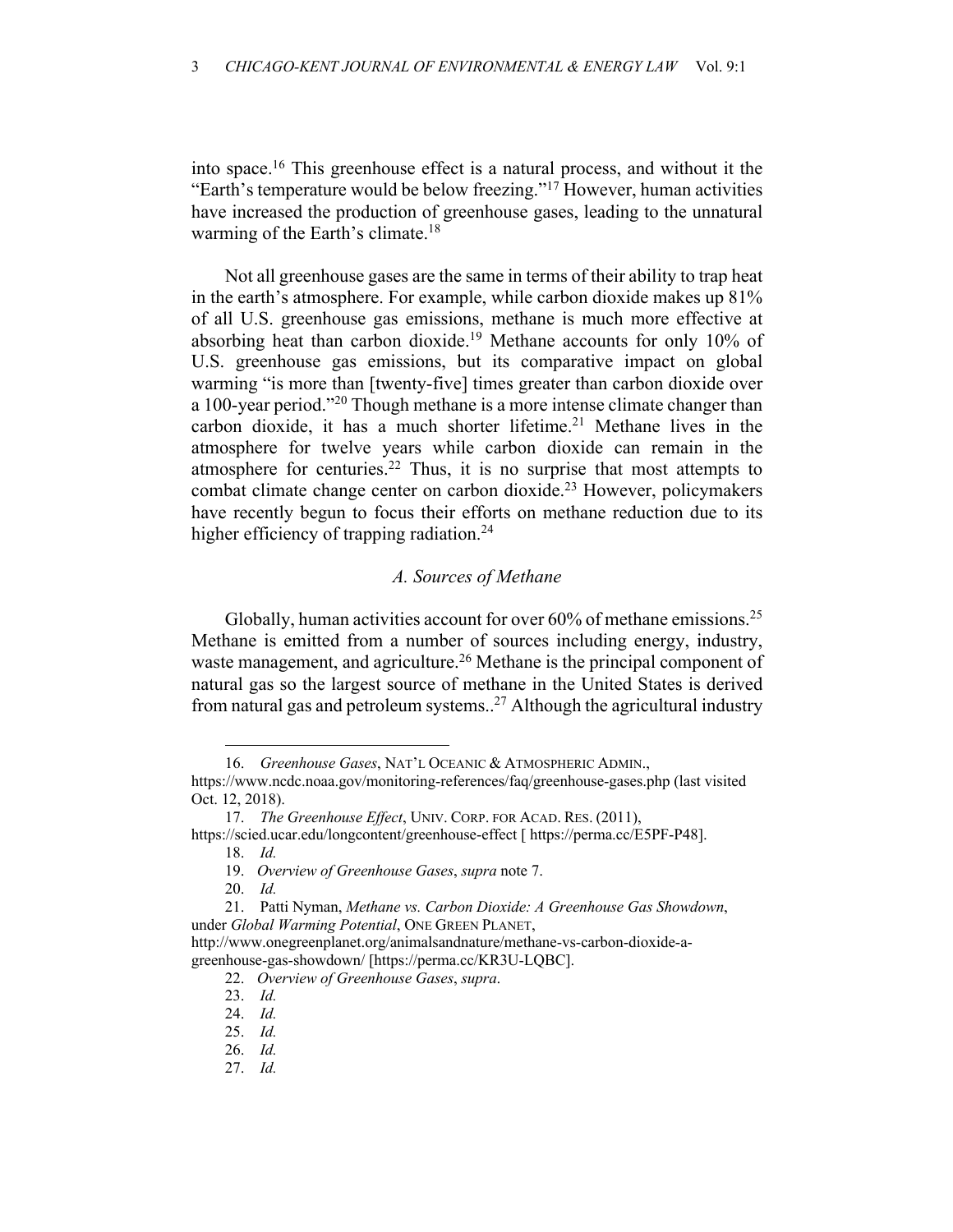was responsible for 9% of U.S. greenhouse gas emissions in 2016,<sup>28</sup> when livestock and manure management is combined, agriculture is responsible for approximately 30% of U.S. methane emissions.29

Just like humans, when cattle eat, gases build up in their intestines and must be expelled. However, ruminant animals such as cattle, sheep, and goats, have special digestive systems that allow them to convert otherwise unusable plant material into a sustainable meal.<sup>30</sup> Ruminant animals have four compartments in the stomach instead of one.<sup>31</sup> Of the four compartments, the rumen is the largest section where most of the digestion takes place.<sup>32</sup> The rumen breaks down grass and other coarse vegetation that animals with one stomach (e.g., humans, chickens and pigs) are unable to digest.33 This advantageous digestive system allows the animals to expel methane into the environment through a process called "enteric fermentation."34 Enteric fermentation accounts for approximately one quarter of U.S. methane emissions.35 In addition to enteric fermentation, an animal's feed quality and intake also affect methane emissions.<sup>36</sup> "In general, lower feed quality and/or higher feed intake leads to higher [methane] emissions."<sup>37</sup>Additionally, the manner in which livestock manure is treated and stored contributes to methane emissions. Methane is produced when manure is stored in lagoons and holding tanks.<sup>38</sup> In 2016, manure management accounted for 10% of the nation's total methane emissions.<sup>39</sup>

## *B. Methane Emissions from Dairies*

Dairies seem to have a bad reputation when it comes to calculating U.S. methane emissions, and for good reason. Cattle, as ruminant animals, are by far the largest methane emitters among their fellow livestock, followed by

<sup>28.</sup> *Sources of Greenhouse Gas Emissions*, U.S. EPA,

https://www.epa.gov/ghgemissions/sources-greenhouse-gas-emissions [https://perma.cc/4UXM-5G85] (last updated Sept. 13, 2019).

<sup>29.</sup> *Overview of Greenhouse Gases*, *supra* note 7.

<sup>30.</sup> *Bovines and Global Warming*, *supra* note 13.

<sup>31.</sup> *Id.* at 774–75.

<sup>32.</sup> *Id.*

<sup>33.</sup> *Id.*

<sup>34.</sup> *Id.* at 767.

<sup>35.</sup> *Overview of Greenhouse Gases*, *supra*.

<sup>36.</sup> U.S. EPA, INVENTORY OF U.S. GREENHOUSE GAS EMISSIONS AND SINKS: 1990-

<sup>2016,</sup> at 5-3 (2018), https://www.epa.gov/sites/production/files/2018- 01/documents/2018\_complete\_report.pdf [https://perma.cc/FN42-7E7Q].

<sup>37.</sup> *Id.*

<sup>38.</sup> *Overview of Greenhouse Gases*, *supra*.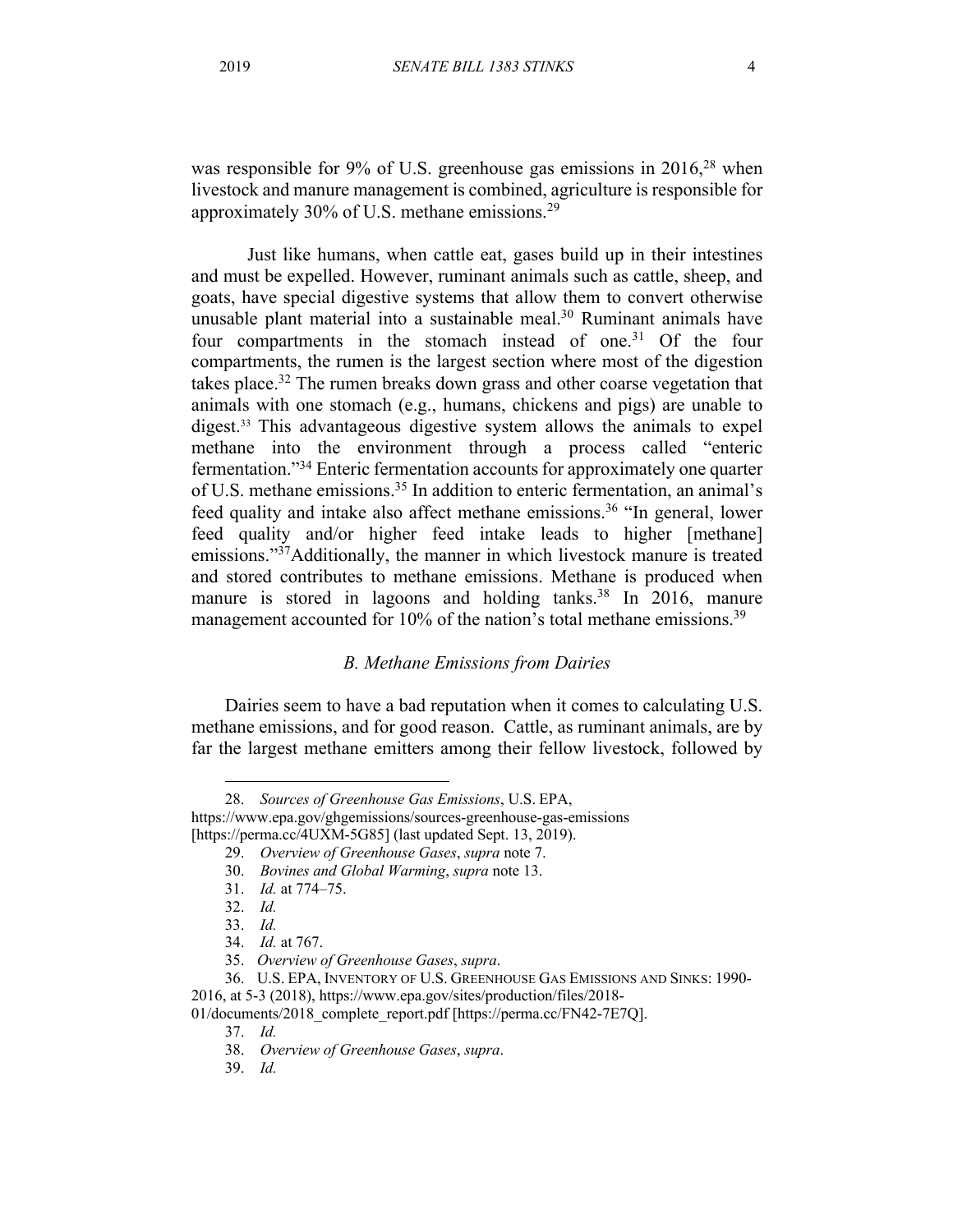swine and horses respectively.<sup>40</sup> In 2016, the EPA estimated that both dairy and beef cattle produced a total of 164.2 million metric tons of carbon dioxide equivalents of methane gas (MMT  $CO<sub>2</sub>$  Eq.) compared to 170.1 MMT  $CO<sub>2</sub>$ Eq. produced by livestock as a whole.<sup>41</sup> For conversion purposes, one "MMT  $CO<sub>2</sub>$  Eq. has the same volume as the air in about 200,000 hot air balloons."<sup>42</sup> Methane is produced on dairy farms mainly through enteric fermentation and manure storage.<sup>43</sup> In fact, enteric methane is the second largest source of methane emissions in the United States. 44 Enteric methane emissions predominantly result from the animals belching or exhaling.45 Contrary to popular belief, only 5% of methane from a dairy cow actually comes out the back end of the animal.<sup>46</sup> Interestingly enough, however, "[b]eef cattle remain the largest contributor of methane emissions from enteric fermentation, accounting for 71 percent in 2016, [while] [e]missions from dairy cattle in 2016 accounted for 25 percent."<sup>47</sup>

Treatment and storage of manure at dairy farms is another producer of methane emissions. When manure is stored or treated in systems as a liquid, such as lagoons and ponds, the decomposition of the manure tends to produce methane.<sup>48</sup> On the other hand, when manure is treated as a solid (e.g., in stacks or drylots) or deposited on a pasture or range, it tends to produce little to no methane.<sup>49</sup> Across the United States, the majority of managed manure is handled as a solid, producing low amounts of methane.<sup>50</sup> Unfortunately for the dairy industry, the general trend in manure management has seen an increase in the use of liquid systems.<sup>51</sup> These lagoon-type systems are preferred because costs are lower compared to other systems and they are

<sup>40.</sup> INVENTORY OF U.S. GREENHOUSE GAS EMISSIONS AND SINKS: 1990-2016, *supra* note 36.

<sup>41.</sup> *Id.* at 5-3, 5-4 tbl. 5-3.

<sup>42.</sup> *Conversion of 1 MMT CO2 to Familiar Equivalents*, CAL. AIR RES. BD. (Oct.

<sup>29, 2007),</sup> https://www.arb.ca.gov/cc/factsheets/1mmtconversion.pdf

<sup>[</sup>https://perma.cc/VXA2-9JDF].

<sup>43.</sup> *Sources of Greenhouse Gas Emissions*, *supra* note 28.

<sup>44.</sup> *Overview of Greenhouse Gases*, *supra* note 7.

<sup>45.</sup> HORACIO AGUIRRE-VILLEGAS ET AL., UNIV. OF WISC. EXTENSION, METHANE EMISSIONS FROM DAIRY CATTLE 2 (2016),

https://learningstore.uwex.edu/Assets/pdfs/A4131-01.pdf [https://perma.cc/PHW2-T3AS]. 46. *Id.*

<sup>47.</sup> INVENTORY OF U.S. GREENHOUSE GAS EMISSIONS AND SINKS: 1990-2016, *supra* at 5-3.

<sup>48.</sup> *Id.* at 5-9.

<sup>49.</sup> *Id.*

<sup>50.</sup> *Id.* at 5-10.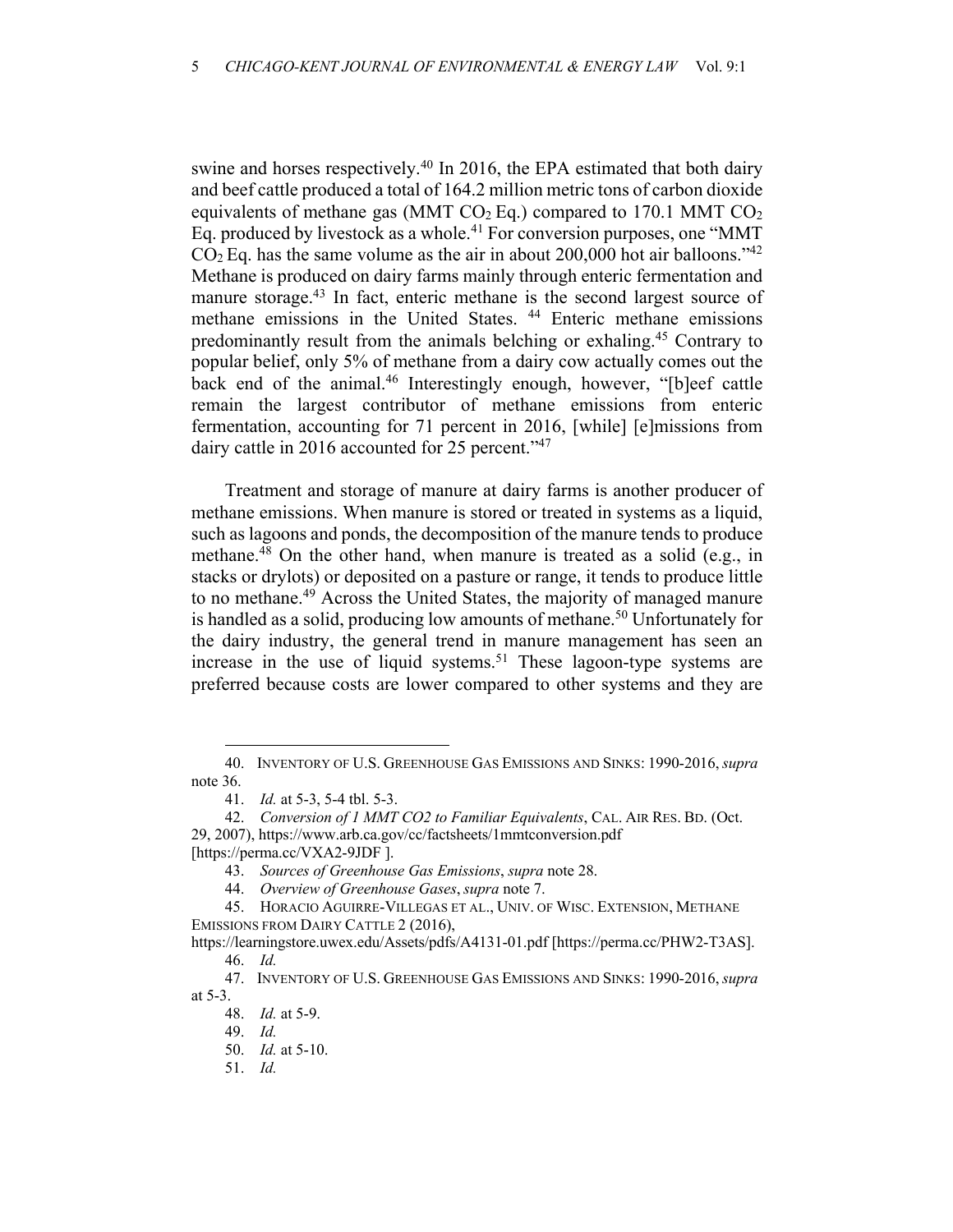able to contain larger amounts of runoff.<sup>52</sup> Additionally, new regulations by the EPA aimed at land fertilization have exacerbated this problem.<sup>53</sup> These regulations have shifted manure management practices at smaller-sized dairies, "to storage and management of the manure on site."<sup>54</sup>

# 1. A Decline in Dairies Leads to Methane Concentration

The national dairy cattle population has generally been on the decline since 1990.<sup>55</sup> In 1970, the total number of dairy farming operations across the United States was 648,000, this drastically fell to just 40,219 in 2017.<sup>56</sup> During this same time period the total number of dairy cows dropped from 12 million in 1970 to 9.39 million in 2017. <sup>57</sup> This decline in both dairy farms and the total number of cows has led to an increase in concentrated dairy operations with the average herd size rising from a mere nineteen cows per farm in 1970 to an average of 234 cows per farm in 2018.<sup>58</sup> Despite the overall decline in dairy farming operations, the increase in the average herd size is an issue because cattle populations become more concentrated.

The concentration of cows on large farms known as concentrated animal feeding operations ("CAFO") leads to a host of environmental concerns, including methane emissions. This is primarily because CAFOs raise a large number of animals in a confined area, leading to endless amounts of enteric fermentation, and a large amount of manure. Because of the large-scale operations, dairy farmers on CAFOs have found ways to make their cattle

<sup>52.</sup> Donald L. Pfost & Charles D. Fulhage, *Dairy Manure Management Systems in Missouri*, UNIV. MO. EXTENSION (Apr. 2004), https://extension2.missouri.edu/eq301 [https://perma.cc/C3DT-SQL6].

<sup>53.</sup> INVENTORY OF U.S. GREENHOUSE GAS EMISSIONS AND SINKS: 1990-2016, *supra* note 36 at 5-10.

<sup>54.</sup> *Id.*

<sup>55.</sup> *Id.*

<sup>56.</sup> USDA, CHANGES IN THE SIZE AND LOCATION OF U.S. DAIRY FARMS 2, https://www.ers.usda.gov/webdocs/publications/45868/17034\_err47b\_1\_.pdf?v=41746 [https://perma.cc/JCX2-TA5K]; USDA, NORTHEASTERN REGION ANNUAL MILK PRODUCTION REPORT 1 (2018),

https://www.nass.usda.gov/Statistics\_by\_State/Maryland/Publications/News\_Releases/201 8/Northeast%202017%20Annual%20Milk%20Production%20Report%20.pdf [https://perma.cc/E4KR-62MB].

<sup>57.</sup> CHANGES IN THE SIZE AND LOCATION OF U.S. DAIRY FARMS, *supra*; USDA, MINN. AG NEWS—MILK PRODUCTION (2018),

https://www.nass.usda.gov/Statistics\_by\_State/Minnesota/Publications/Livestock\_Press\_R eleases/2018/MN-Milk-Production-02-18.pdf [https://perma.cc/P38Q-57BH].

<sup>58.</sup> CHANGES IN THE SIZE AND LOCATION OF U.S. DAIRY FARMS, *supra*; Jim Dickrell, *Licensed Dairy Farm Numbers Drop to Just Over 40,000*, MILK (Feb. 21, 2018), https://www.milkbusiness.com/article/licensed-dairy-farm-numbers-drop-to-just-over-40000 [https://perma.cc/FK2A-MWRH].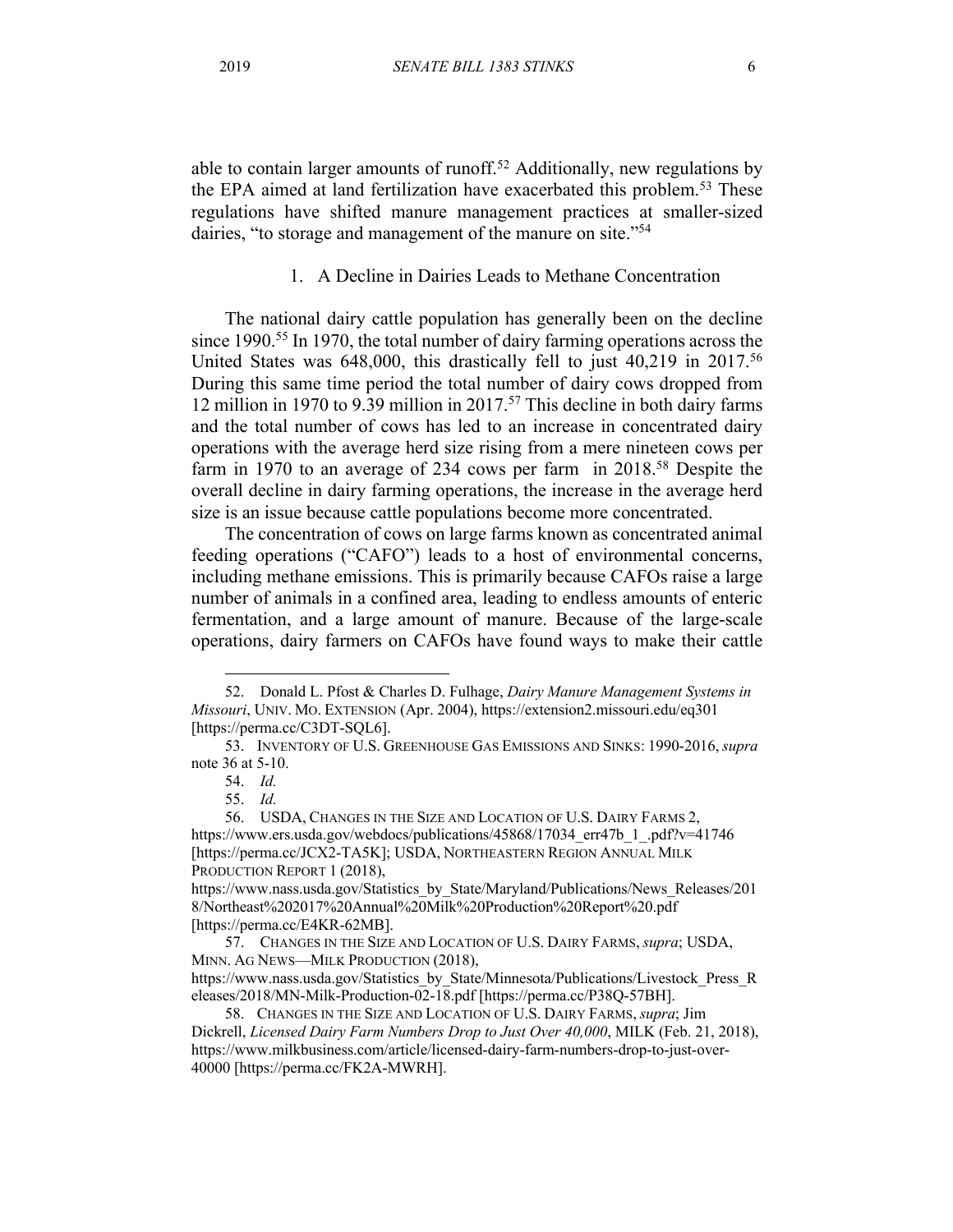much more efficient, such that there are less greenhouse gases emitted per unit of milk produced.<sup>59</sup> The problem arises when these large cattle populations produce huge amounts of manure that the operations manage poorly. For example, according to the EPA:

Some states have seen increases in their dairy cattle populations as the industry becomes more concentrated in certain areas of the country and the number of animals contained on each facility increases. These areas of concentration, such as California, New Mexico, and Idaho, tend to utilize more liquid-based systems to manage (flush or scrape) and store manure. Thus, the shift toward larger dairy cattle . . . facilities has translated into an increasing use of liquid manure management systems, which have higher potential CH4 [methane] emissions than dry systems. $60$ 

To combat this shift in manure management and subsequent increase of methane emissions, air pollution regulations have crept their way into dairies and industry in general.<sup>61</sup>

# 2. Methane Emissions Across the California Dairy Industry

In 2017, agriculture accounted for 8% of California's total greenhouse gas emissions, primarily from methane and nitrous oxide.<sup>62</sup> The main sources of these emissions are enteric fermentation and manure management.<sup>63</sup> Dairies alone were responsible for approximately 60% of statewide agricultural emissions.<sup>64</sup> California is home to over 1.7 million dairy cows.<sup>65</sup> It is no secret that dairy cattle produce methane as part of their natural

<sup>59.</sup> Beth Gardiner, *How Growth in Dairy Is Affecting the Environment*, N.Y. TIMES (May 1, 2015), https://www.nytimes.com/2015/05/04/business/energy-environment/howgrowth-in-dairy-is-affecting-the-environment.html [https://perma.cc/Y5P7-MFQ5].

<sup>60.</sup> INVENTORY OF U.S. GREENHOUSE GAS EMISSIONS AND SINKS: 1990-2016, *supra* note 36, at 5-10.

<sup>61.</sup> *See* Alessandro Hall, *Under New Pollution Regulations, Milk Producers Seek Profit in Dairy Air*, STAN. UNIV. (Apr. 24, 2018), https://west.stanford.edu/news/blogs/andthe-west-blog/2018/california-methane-dairy-farms [https://perma.cc/6RX7-3EER].

<sup>62.</sup> CAL. AIR RES. BD., CALIFORNIA GREENHOUSE GAS EMISSIONS FOR 2000 TO 2017 15 (2019),

https://ww3.arb.ca.gov/cc/inventory/pubs/reports/2000\_2017/ghg\_inventory\_trends\_00- 17.pdf [https://perma.cc/H3JV-U9SN].

<sup>63.</sup> *Id.*

<sup>64.</sup> *Id.*

<sup>65.</sup> CAL. DEP'T OF FOOD & AGRIC., CALIFORNIA DAIRY STATISTICS ANNUAL 2017 3 (2017), https://perma.cc/WE7X-CD3X**.**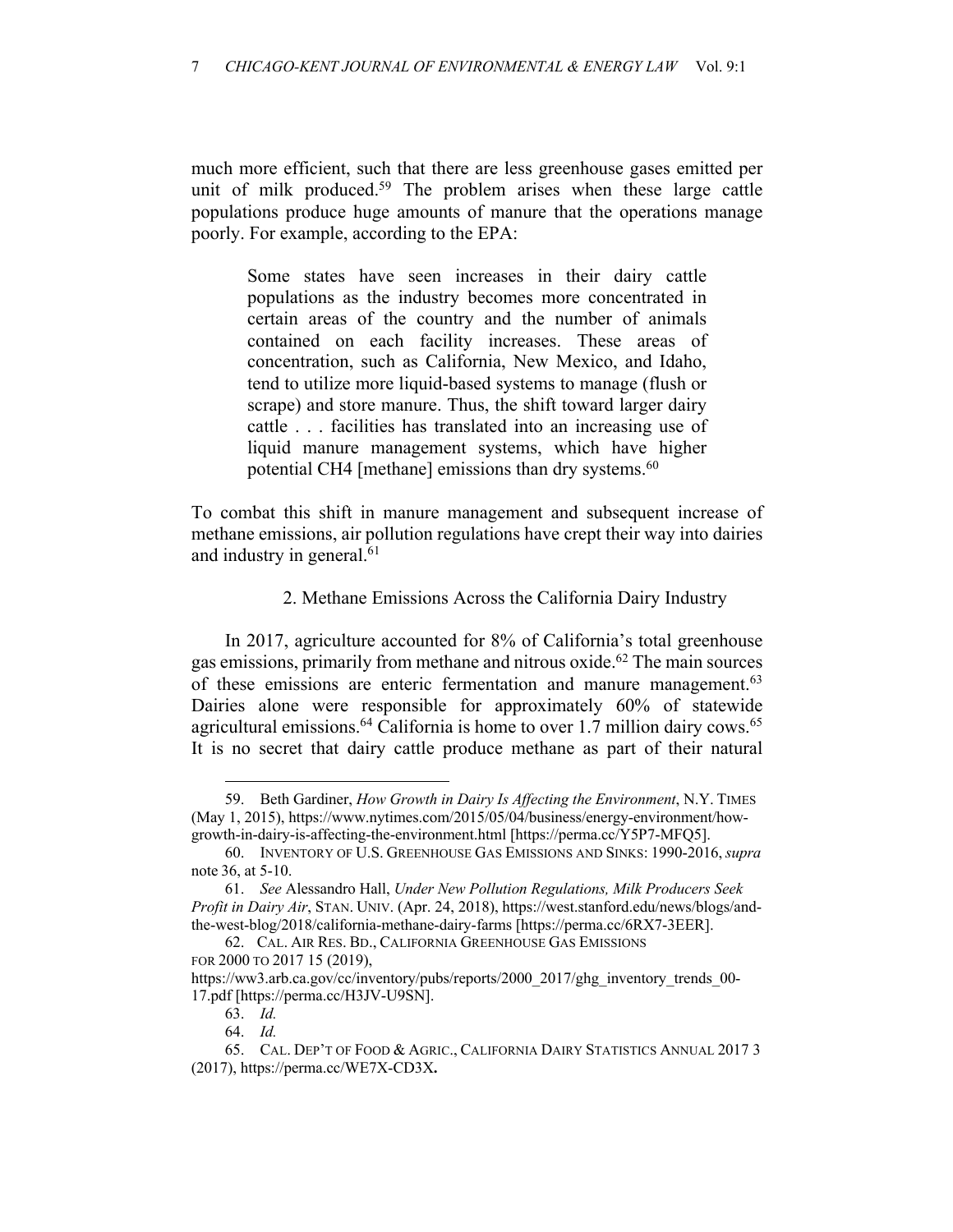digestive system. Therefore, these figures should come as no surprise considering California is the top dairy producing state.<sup>66</sup>

#### II. FEDERAL REGULATION OF METHANE

### *A. The Clean Air Act*

The EPA is the federal agency in charge of enforcing and regulating greenhouse gas emissions across the United States.<sup>67</sup> In 1963, Congress passed the first set of air pollution laws—the Clean Air Act.68 Seven years later in 1970, Congress passed the Clean Air Act Amendments, which many consider to be the first modern air pollution regulations.<sup>69</sup> It was not until 2007, in the landmark case of *Massachusetts v. EPA*, <sup>70</sup> that the United States Supreme Court held that the federal government, including the EPA, has the authority to regulate methane and other greenhouse gases under the Clean Air Act. $71$ 

To protect public health across the nation, "the Clean Air Act requires the EPA to establish national air quality standards for certain" pervasive air pollutants.72 The EPA set air quality standards for the most prevalent air pollutants at the time of the Act's passage: ozone, sulfur dioxide, nitrogen dioxide, carbon monoxide, and lead.<sup>73</sup> The Clean Air Act also contains specific provisions to address acid rain, regional haze, and air pollution from an increased number of motor vehicles on roadways and from the expansion of industrial plants.<sup>74</sup> The Act mandates that new stationary sources (e.g., new power plants and factories) must use the most readily available technology to reduce their carbon footprint, while existing sources are allowed less stringent standards.<sup>75</sup> Congress recognized that new pollution problems

<sup>66.</sup> DAIRY CATTLE AND MILK PRODUCTION, *supra* note 1.

<sup>67.</sup> ERIC NJUKI & BORIS E. BRAVO-URETA, AGRIC. & APPLIED ECON. ASS'N, ALTERNATIVE POLICIES TO ADDRESS EMISSIONS IN U.S. DAIRY FARMING 1 (2016), http://www.choicesmagazine.org/UserFiles/file/cmsarticle\_558.pdf [https://perma.cc/Q49A-V5W6].

<sup>68.</sup> RON SHEFFIELD, AIR QUALITY REGULATION OF ANIMAL AGRICULTURE 1 (2012), https://articles.extension.org/sites/default/files/Regulation.pdf [https://perma.cc/N8CW-U346].

<sup>69.</sup> *Id.* at 2.

<sup>70.</sup> Massachusetts v. EPA, 549 U.S. 497, 528 (2007).

<sup>71.</sup> NJUKI & BRAVO-URETA, *supra*.

<sup>72.</sup> *Clean Air Act Requirements and History*, U.S. EPA, https://www.epa.gov/cleanair-act-overview/clean-air-act-requirements-and-history [https://perma.cc/Z7A7-788E] (last updated Jan. 10, 2017).

<sup>73.</sup> *Id.* 

<sup>74.</sup> *Id.*

<sup>75.</sup> *Id.*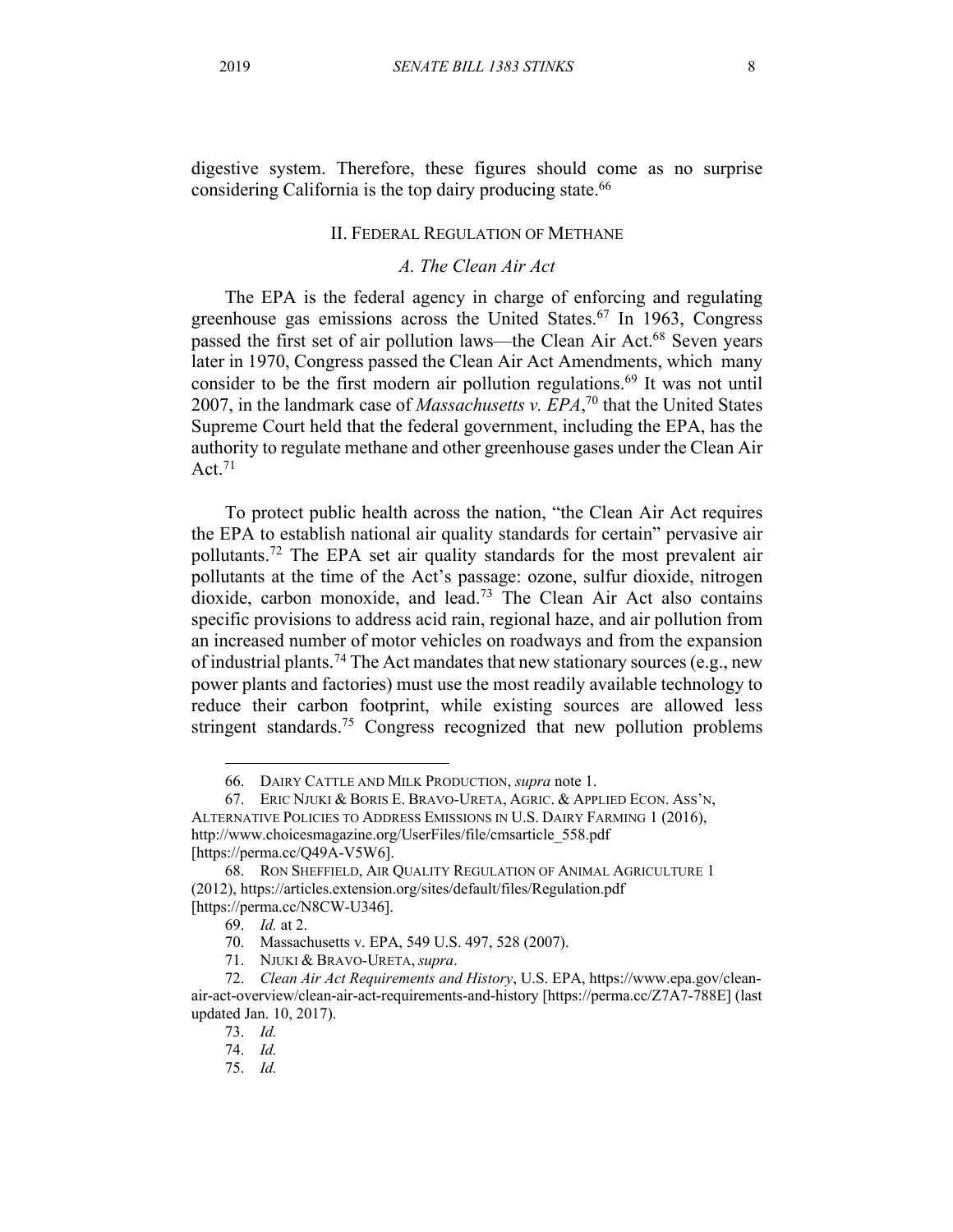would emerge after the passage of the Clean Air Act, so it drafted the Act with general authorities that can be used to address such subsequent pollution problems.76 An example of a pollution problem that surfaced over time was the discovery of greenhouse gas emissions and their contribution to global warming.77 It was not until recently that scientists began to discover the significant role that cattle methane production plays in climate change.<sup>78</sup>

The Clean Air Act provides general provisions that allow it to regulate greenhouse gas emissions, but the Act is not well suited to regulate air pollution from animal agricultural activities.79 This is mostly because the Clean Air Act focuses on controlling "major sources" that emit amounts of air pollutants that exceed the threshold levels.<sup>80</sup> However, because pollutant quantities emitted from dairy farms typically do not exceed the specified threshold or are not classified as a pollutant regulated under the Act, they generally are able to escape most Clean Air Act regulatory programs.<sup>81</sup> But dairies are not completely safe from all federal environmental regulation.

# *B. Animal Agriculture Reporting Exemptions*

At the federal level, dairies are already subject to some environmental regulation,<sup>82</sup> but methane emissions from dairies are not regulated. One example of federal environmental regulation involves Concentrated Animal Feeding Operations ("CAFOs"), where livestock, including dairy cattle are kept and raised in confined situations.<sup>83</sup> The EPA requires CAFOs to apply for permits issued by a designated regulatory authority within each state.<sup>84</sup> Because of the concentrated nature of the facilities, there is a significant risk

<sup>76.</sup> *Id.*

<sup>77.</sup> *Id.*

<sup>78.</sup> JULIA WOLF ET AL., REVISED METHANE EMISSIONS FACTORS AND SPATIALLY DISTRIBUTED ANNUAL CARBON FLUXES FOR GLOBAL LIVESTOCK 1 (2017), https://cbmjournal.biomedcentral.com/track/pdf/10.1186/s13021-017-0084-y [https://perma.cc/KZ83-ZUEV].

<sup>79.</sup> Kyle Weldon, *Regulating What Can't Be Measured: Reviewing the Current State of Animal Agriculture's Air Emission Regulation Post*-Waterkeeper Alliance v. EPA, 19 Vt. J. Envtl. L. 246, 255 (2018).

<sup>80.</sup> CLAUDIA COPELAND, CONG. RES. SERV., RL 32948, AIR QUALITY ISSUES AND ANIMAL AGRICULTURE: A PRIMER 9 (2010), http://nationalaglawcenter.org/wpcontent/uploads/assets/crs/RL32948.pdf [https://perma.cc/QR2E-GKBG].

<sup>81.</sup> *Id.*

<sup>82.</sup> NJUKI & BRAVO-URETA, *supra* note 67, at 3.

<sup>83.</sup> *Id.*

<sup>84.</sup> *Id.*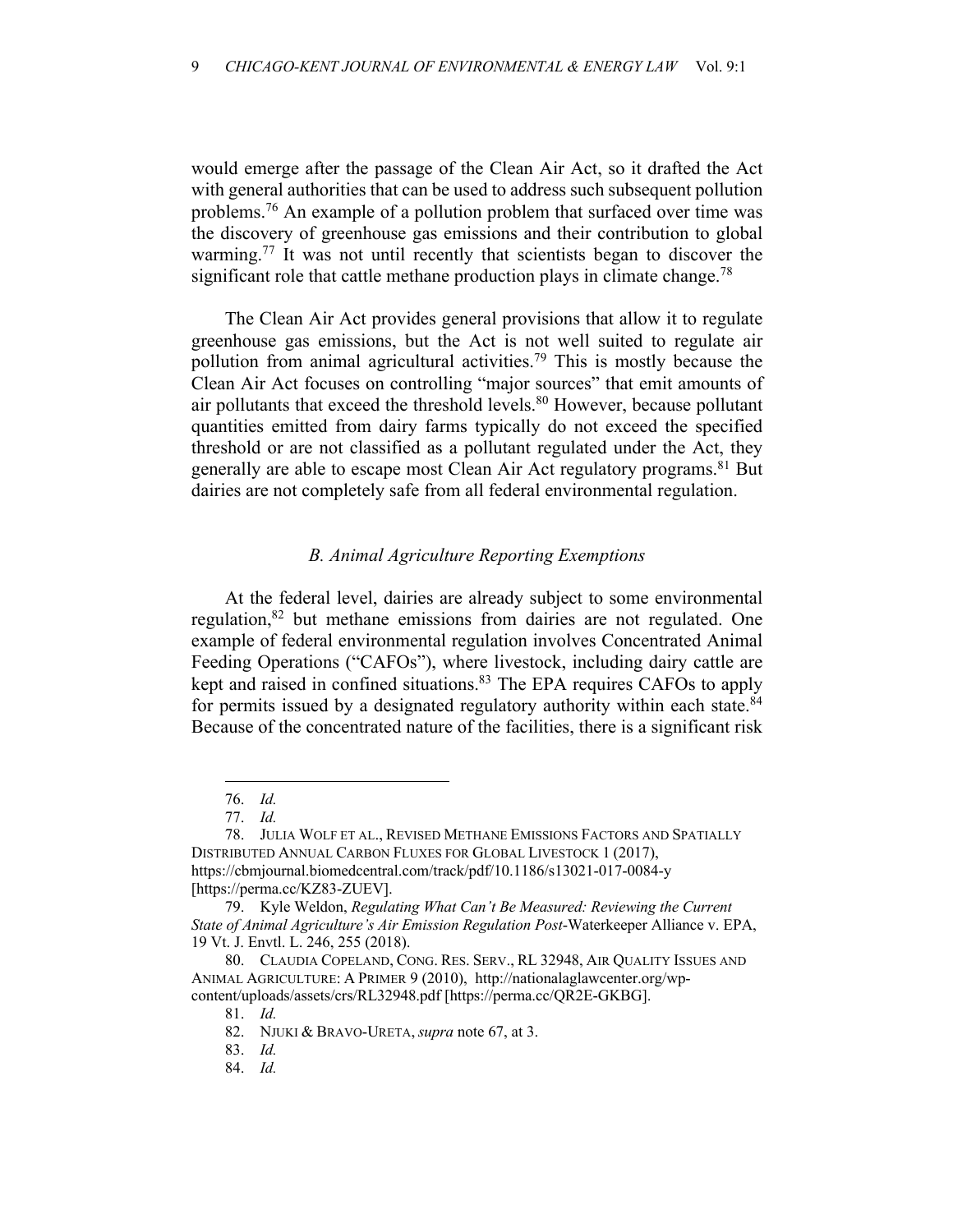of animal waste being discharged into bodies of water.85 To prevent this type of pollution, CAFOs are regulated under the National Pollutant Discharge Elimination System ("NPDES").<sup>86</sup> The Clean Water Act of 1972 created the NPDES program in an effort to protect the public health from groundwater pollution. 87

Under the NPDES program, dairy operations that maintain more than 700 dairy cows or 1000 heifers are designated as large Concentrated Animal Feeding Operations (CAFOs) and therefore must comply with NPDES rules. Under this program, all CAFOs must implement a nutrient management plan that includes provisions for: ensuring adequate manure storage capacity; proper handling of dead animals and chemicals; keeping animals out of surface water; using sitespecific conservation practices; and developing ways to test manure and soil.<sup>88</sup>

### 1. Greenhouse Gas Reporting Program

While these environmental regulations on livestock do not specifically address methane emissions from dairies, in 2009 the EPA implemented a strict Greenhouse Gas Reporting Program, which requires mandatory reporting of greenhouse gas emissions for animal agriculture that includes dairy cattle. <sup>89</sup> The reporting rule only applies to those operations that produce a certain threshold of greenhouse gas emissions.<sup>90</sup> While the Reporting Program does not regulate emissions, it does allow the EPA to gather largescale emissions data to decide if future regulation is necessary.<sup>91</sup> Only dairy farms with an average cattle head population of over 3,200 are required to report.<sup>92</sup> This means only a handful of farms actually must report. For perspective, only one county in California, the top dairy producing state, averages a cattle herd population over the  $3,200$  cattle head threshold.<sup>93</sup> In comparison, the average number of cattle per dairy across the other counties is only 1,300 cattle.<sup>94</sup> Therefore, the program's aim to collect emission

85. *Id.*

<sup>86.</sup> *Id.*

<sup>87.</sup> *Id.*

<sup>88.</sup> *Id.*

<sup>89.</sup> SHEFFIELD, *supra* note 68, at 6.

<sup>90.</sup> *Id.*

<sup>91.</sup> *Id.*

<sup>92.</sup> *Id.*

<sup>93.</sup> CALIFORNIA DAIRY STATISTICS ANNUAL 2017, *supra* note 65, at 3.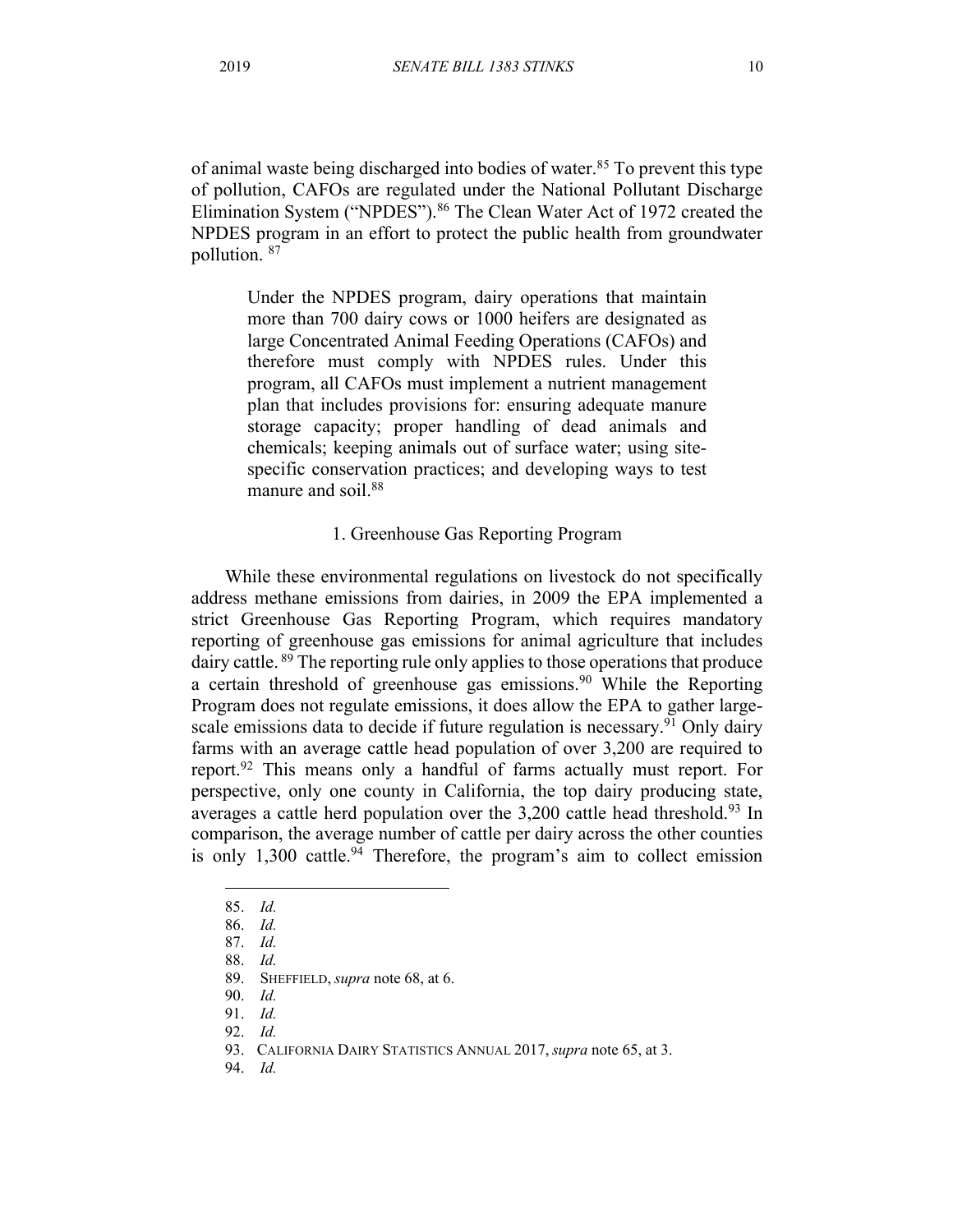reports from livestock was amiss because it only applied to a handful of farms.

#### 2. CERCLA and EPCRA

Two other federal environmental laws, the Comprehensive Environmental Response, Compensation, and Liability Act ("CERCLA") and the Emergency Planning and Community Right-to-Know Act ("EPCRA") "have reporting requirements that are triggered when specified" amounts of certain hazardous substances are emitted into the atmosphere.<sup>95</sup> Importantly for dairies, several types of hazardous substances that are emitted from cattle manure are included.96 Under CERCLA and EPCRA, "a facility that releases a 'reportable quantity' of certain hazardous substances must provide notification of the release to the Nation Response Center" (for CERCLA), or state and local government agencies (for EPCRA).<sup>97</sup>

Interestingly enough, livestock operations are exempt from reporting air emissions originating from animal waste under CERCLA and EPCRA.<sup>98</sup> In 2005, a group from the poultry industry petitioned the EPA to create an exemption for agricultural operations under the two Acts claiming these releases posed "little to no risk to public health, while reporting imposes an undue burden on the regulated community and government responders."<sup>99</sup> A few years later in 2008, the EPA granted the exemption, claiming that "the rule is justified because of the resource burden to industry of complying with reporting requirements, since the agency cannot foresee a situation where a response action would be taken as a result of notification of releases of hazardous substances from animal waste at farms."<sup>100</sup> Under the CERCLA exemption, the rule relieves all livestock operations from reporting hazardous substance releases from animal waste.<sup>101</sup> However, under the EPCRA there is only a partial exemption.<sup>102</sup> Although most farms are similarly exempt from reporting, the exemption does not apply to CAFOs that contain more than 1,000 head of cattle.<sup>103</sup>

- 101. *Id.* at 19.
- 102. *Id.*
- 103. *Id.*

<sup>95.</sup> COPELAND, *supra* note 78, at 16.

<sup>96.</sup> *Id.*

<sup>97.</sup> *Id.*

<sup>98.</sup> *Id.* at 19. 99. *Id.* at 18.

<sup>100.</sup> *Id.* at 18–19.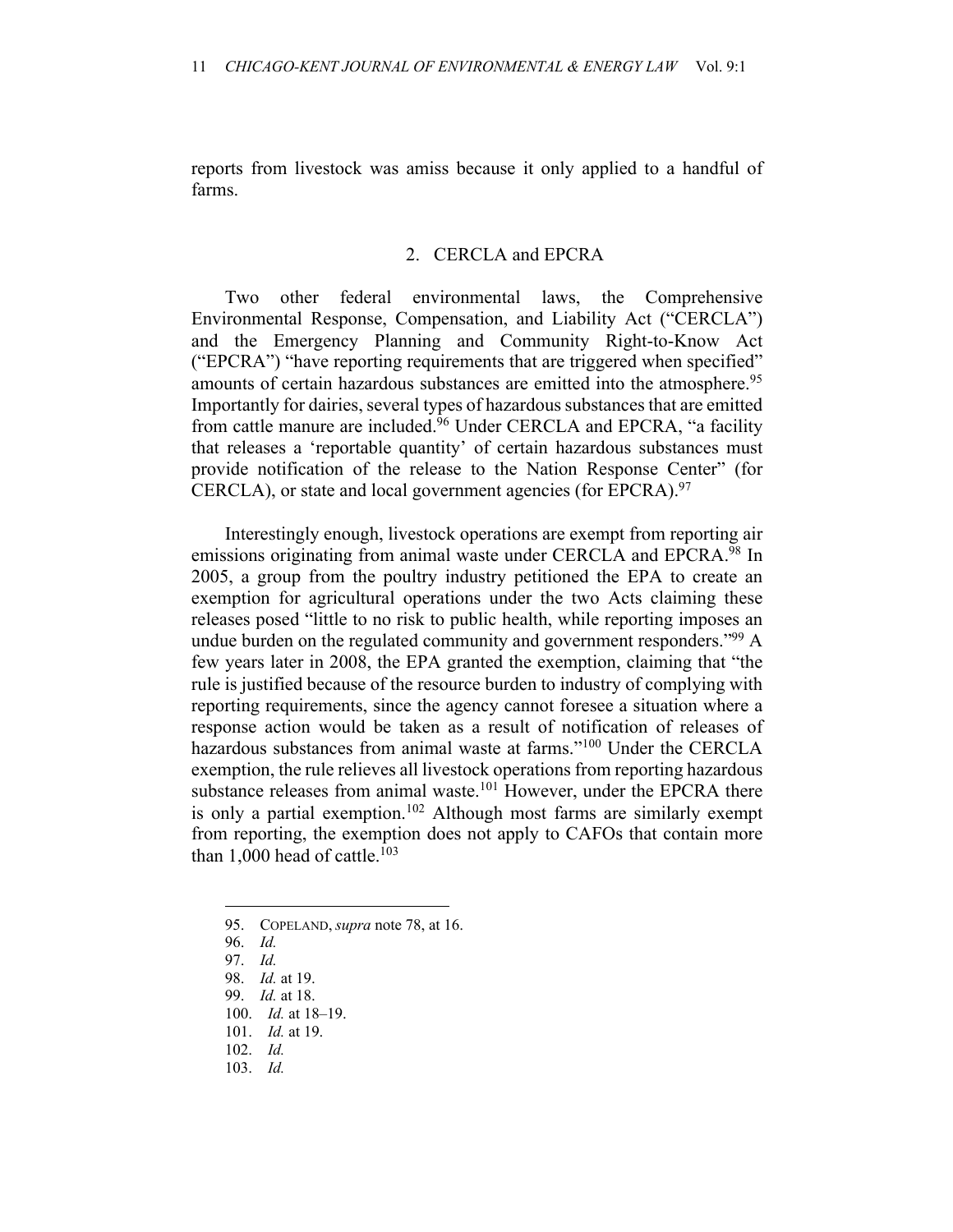The exemption for agriculture was criticized by many environmental groups, so much so that in April 2017, in the case of *Waterkeeper Alliance v. Environmental Protection Agency*, 853 F.3d 527, 537–38 (D.C. Cir. 2017), the D.C. Circuit ordered the removal of the agriculture exemption for dairy and other livestock operations from both CERCLA and EPCRA.104 As a response to the D.C. Circuit decision, the EPA filed a motion in October 2017 "requesting that the court extend its stay on requiring livestock farm compliance with CERCLA and EPCRA until January 2018."105 The EPA also issued a clarification that reporting under EPCRA was still "not necessary because the air emissions are associated with routine agricultural operations, which are exempt."<sup>106</sup> Despite the issuance of interpretation by the EPA, there has been much confusion on who should be reporting emissions and how.<sup>107</sup>

Since the farm exemption rule is no longer in place, farms are legally required under CERCLA to report emissions of hazardous substances from animal waste that are above the threshold amount.<sup>108</sup> "One major problem, which was noted by the court, is that there has been no determination of how these emissions should be measured. It is unclear how farmers are expected to know whether their emissions are above reportable quantity, or how they are to measure them for reporting."109 This problem appears in California, the United States' largest dairy producing state, as the state attempts to regulate methane emissions arising from livestock and dairy farms. <sup>110</sup>

104. Waterkeeper Alliance v. EPA, 853 F.3d 527, 537–38 (D.C. Cir. 2017). (The D.C. Circuit decision applies to the agricultural industry as a whole, not just those farms within the court's jurisdiction.) *See EPA Releases Guidance on Reporting Air Emissions of Hazardous Substances from Animal Waste at Farms*, U.S. EPA (Oct. 26, 2017), https://www.epa.gov/newsreleases/epa-releases-guidance-reporting-air-emissionshazardous-substances-animal-waste-farms [https://perma.cc/H6Y5-Y59S].

<sup>105.</sup> Nat'l Milk Producers Fed'n, *NMPF Endorses New Legislation on Air Emissions Reporting Requirement*, DAIRY HERD MGMT. (Feb. 13, 2018, 8:24 PM), https://www.dairyherd.com/article/nmpf-endorses-new-legislation-air-emissions-reportingrequirement [https://perma.cc/6SJ6-PK64].

<sup>106.</sup> *Id.*

<sup>107.</sup> Tiffany Dowell, *DC Circuit Court: Farms Must Report Air Emissions, Exemption Unlawful*, TEX. A&M AGRILIFE EXTENSION (May 1, 2017), https://agrilife.org/texasaglaw/2017/05/01/waterkeepers-case [https://perma.cc/BY9W-PVKF].

<sup>108.</sup> *Id.*

<sup>109.</sup> *Id.*

<sup>110.</sup> *See* Bloomberg View, *California is smart to regulate cow farts*, THE TRIBUNE (last updated Dec. 4, 2017, 3:08 PM),

https://www.sanluisobispo.com/opinion/editorials/article187975784.html [https://perma.cc/8E8B-ZEX4].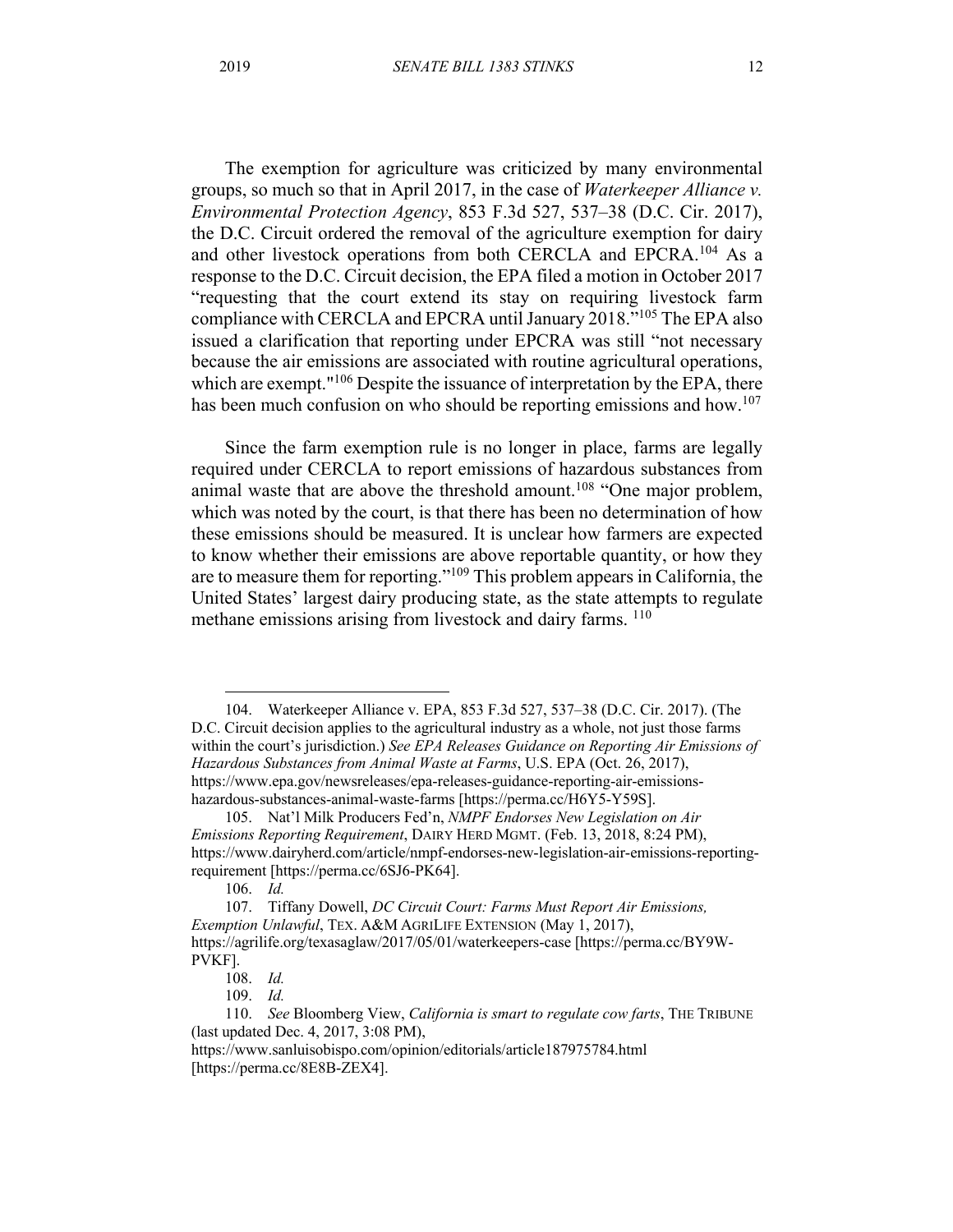#### III. CALIFORNIA REGULATION OF METHANE

#### *A. California Global Warming Solutions Act of 2006*

In 2006, the California Legislature passed the California Global Warming Solutions Act in a widespread effort to combat climate change. The Act requires the state to reduce its greenhouse gas emissions to the levels recorded in 1990 by the year 2020.<sup>111</sup> The reduction would be accomplished through enforcement of a statewide cap on greenhouse gas emissions based on the 1990 emissions levels.112 In order to implement the cap, the California Air Resources Board ("CARB") was required to adopt regulations to achieve "technologically feasible and cost-effective greenhouse gas emission reductions."113 This included establishing a mandatory reporting system to track compliance with greenhouse gas emission limits.<sup>114</sup> According to the CARB, the Act was "the first program in the country to take a comprehensive, long-term approach to addressing climate change."<sup>115</sup>

# *B. California Senate Bill 1383*

In September 2016, California Governor Jerry Brown signed into law Senate Bill 1383 as a response to the reduction goals set out in the California Global Warming Solutions Act of 2006.<sup>116</sup> Similar to the prior legislation, Senate Bill 1383 had a goal of "establishing methane emissions reduction targets in a statewide effort to reduce emissions of short-lived climate pollutants in various sectors of California's economy."117 The CARB was the designated agency responsible for monitoring and regulating sources of greenhouse gas emissions by the California Global Warming Solutions Act of 2006.118 The bill required the board to begin implementing the comprehensive strategy to eliminate short-lived climate pollutants that was

<sup>111.</sup> *Assembly Bill 32 Overview*, CAL. AIR RES. BD.,

https://www.arb.ca.gov/cc/ab32/ab32.htm [https://perma.cc/Y78P-ZJHQ] (last reviewed Aug. 5, 2014).

<sup>112.</sup> Assemb. 32, 2006 Leg., 2005-2006 Sess. (Cal. 2006).

<sup>113.</sup> *Id.*

<sup>114.</sup> *Id.*

<sup>115.</sup> *Assembly Bill 32 Overview*, *supra*.

<sup>116.</sup> S.B. 1383, *supra* note 9.

<sup>117.</sup> *Short-Lived Climate Pollutants (SLCP): Organic Waste Methane Emissions Reductions*, CALRECYCLE, https://www.calrecycle.ca.gov/climate/slcp

<sup>[</sup>https://perma.cc/MV8N-PV6X] (last updated Apr. 16, 2019).

<sup>118.</sup> S.B. 1383, *supra*.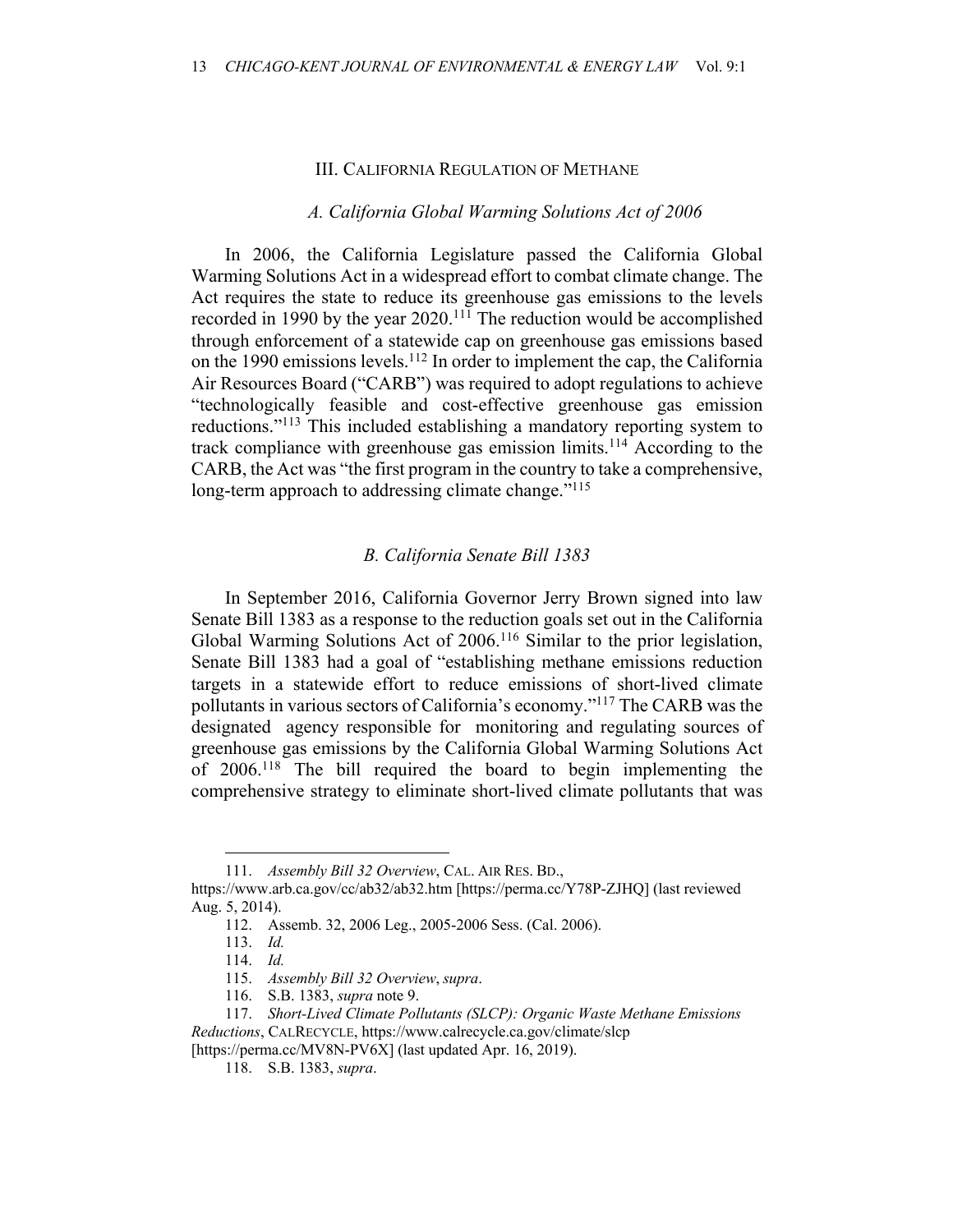developed under a prior bill no later than January 1, 2018.119 The goal of Senate Bill 1383 is to reduce statewide methane emissions by 40% by the year 2030.120

Senate Bill 1383 directs reduction efforts at one California industry in particular—dairies. According to the bill, "[t]he state board, in consultation with the [D]epartment [of Food and Agriculture], shall adopt regulations to reduce methane emissions from livestock manure management operations and dairy manure management operations . . . by up to 40 percent below the dairy sector's and livestock sector's 2013 levels by 2030."121 The bill requires that 75% of such reductions come solely from dairy operations within the state.122 Under Senate Bill 1383, the regulations would not take effect until on or after January 1, 2024.123

According to the bill, CARB is required to take certain actions prior to adopting regulations to ensure that the best available strategy for farmers and the environment is implemented. The bill requires CARB to work with a broad range of stakeholders (including dairy representatives, government permitting agencies, and environmental stakeholders) "to identify and address technical, market, regulatory, and other challenges and barriers to the development of dairy methane emissions reduction projects."<sup>124</sup> The regulations shall only be adopted if the CARB determines the regulations are technologically feasible as well as economically feasible considering milk and live cattle prices in addition to the commitment of state, federal, and private funding.<sup>125</sup> Regarding dairy emissions, the bill specifically states that:

Enteric emissions reductions shall be achieved only through incentive-based mechanisms until the state board, in consultation with the department, determines that a costeffective, considering the impact on animal productivity, and scientifically proven method of reducing enteric emissions is available and that adoption of the enteric emissions reduction

<sup>119.</sup> *Id.*

<sup>120.</sup> *Id.*

<sup>121.</sup> *Id.*

<sup>122.</sup> Georgina Gustin, *In California's Methane-Reduction Crosshairs, Dairy Industry Faces Regulation for the First Time*, INSIDE CLIMATE NEWS (Oct. 25, 2016), https://insideclimatenews.org/news/24102016/methane-gas-global-warming-climatechange-california-dairy-industry-regulation-first-time-jerry-brown [https://perma.cc/Y5AA-Y2PG].

<sup>123.</sup> S.B. 1383, *supra* note 9.

<sup>124.</sup> *Id.* 

<sup>125.</sup> *Id.*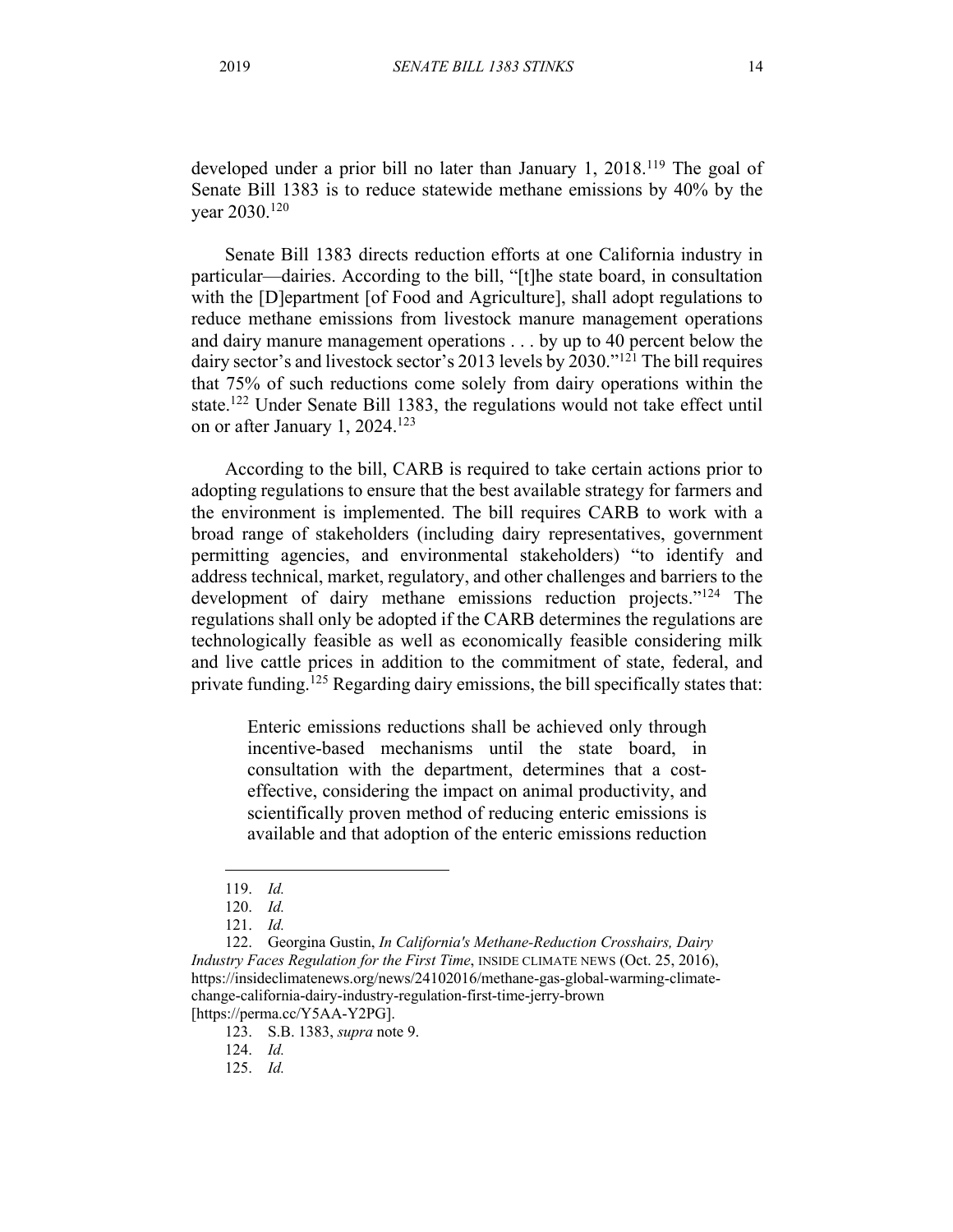method would not damage animal health, public health, or consumer acceptance.126

In March 2017, CARB adopted its Short-Lived Climate Pollutant Reduction Strategy ("SLCP Plan"), which outlined future steps for implementing Senate Bill 1383.127 The SLCP Plan states, "the State will work to support improved manure management practices through financial incentives, collaboration to overcome barriers, and other market support."128 Pursuant to the bill, CARB, together with a broad range of stakeholders, convened the Dairy and Livestock Greenhouse Gas Reduction Working Group in May 2017.<sup>129</sup> At the meeting, three subgroups were formed "to develop policy recommendations in specific areas: Fostering Markets for Non-Digester Projects (Subgroup #1); Fostering Markets for Digester Projects (Subgroup #2); and Research Needs, Including Enteric Fermentation (Subgroup  $#3$ )."<sup>130</sup> These groups consisted of representatives from the dairy industry, academia, conservation groups, the technology and fabrication industry, and local, state, and federal agencies. $131$  The groups met regularly to develop recommendations that were presented to the state agencies at the final Working Group meeting on December 3, 2018.132 While this working group is a step forward in implementing the bill, "[a]chieving the dairy methane reductions called for in the SLCP Plan, without dislocation of California's dairy farm families and the tens of thousands of jobs they create, will require careful planning and effective and timely collaboration."<sup>133</sup>

<sup>126.</sup> *Id.*

<sup>127.</sup> CAL. EPA, CAL. AIR RES. BD., SHORT-LIVED CLIMATE POLLUTANT REDUCTION STRATEGY 67 (2017),

https://www.arb.ca.gov/cc/shortlived/meetings/03142017/final\_slcp\_report.pdf [https://perma.cc/8HTA-U3P7].

<sup>129.</sup> *Final Dairy and Livestock Greenhouse Gas Reduction Working Group Meeting Scheduled*, CAL. AIR RES. BD. (Oct. 8, 2018, 12:46 PM), https://content.govdelivery.com/accounts/CARB/bulletins/21223cd [https://perma.cc/2A2U-YH9M].

<sup>130.</sup> *Id.*

<sup>131.</sup> *See Recommendations to the State of California's Dairy and Livestock Greenhouse Gas Reduction Working Group*, California Air Resources Board 4, 15, 26 (Nov. 26, 2018), https://arb.ca.gov/cc/dairy/dairy\_subgroup\_recommendations\_to\_wg\_11- 26-18.pdf [https://perma.cc/3MPN-R67L].

<sup>132.</sup> *Id.* at 3*.*

<sup>133.</sup> *Implementing California's New Dairy Methane Reduction Efforts*, DAIRY CARES (Apr. 2017) https://www.dairycares.com/dairymethanereduction [https://perma.cc/6TBU-UFRC].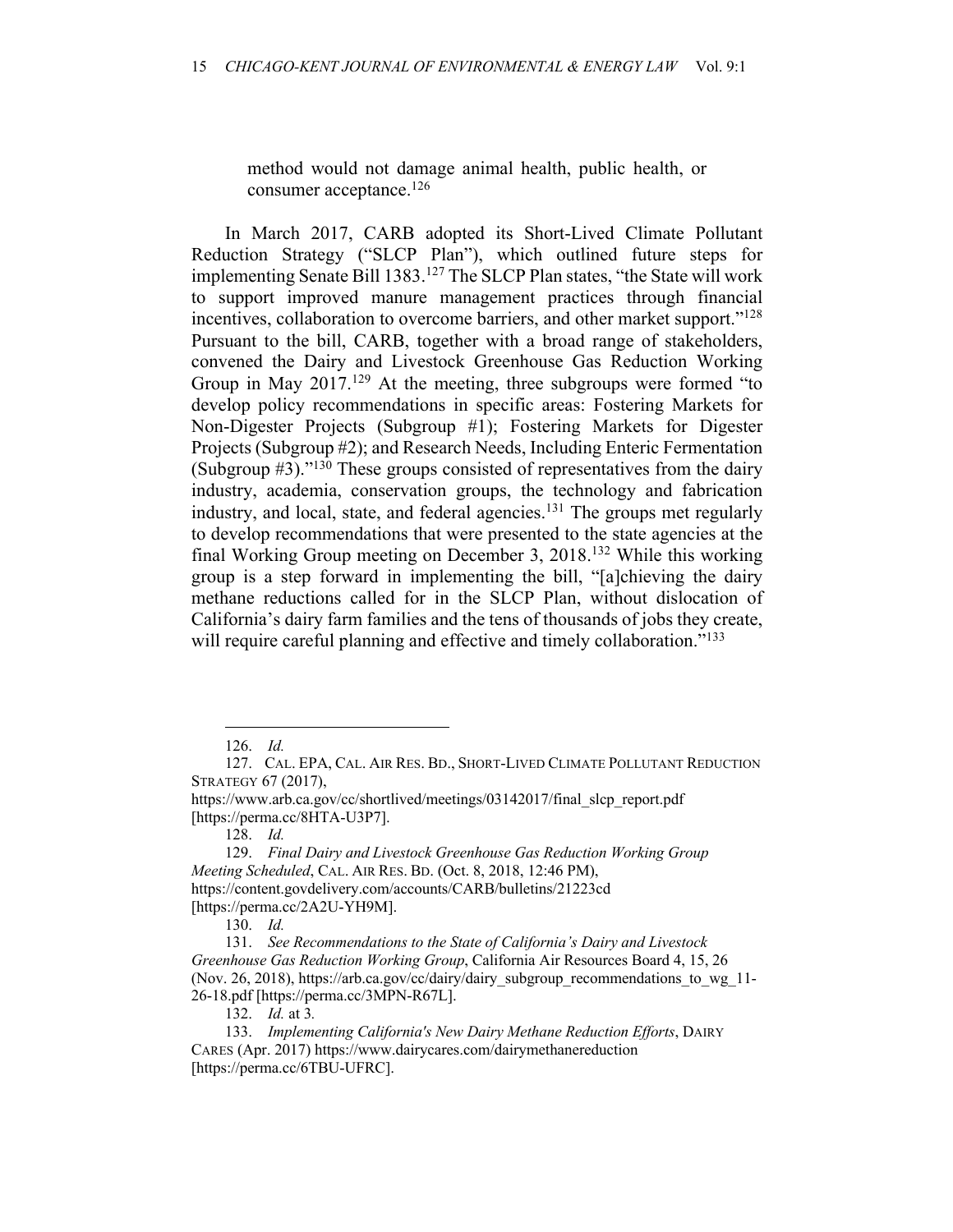# *C. Senate Bill 1383 Hurts More Than It Helps*

California's effort to regulate methane from dairy cattle has turned the state into a laughing stock across the nation.<sup>134</sup> In fact, this regulation has been described as "an irrational tipping point – even for California."<sup>135</sup> Although California Senate Bill 1383 is generally supported by environmental activists, dairy farmers have a far different perspective on the law.136 Many California dairymen view the law as just another form of governmental overreach by their state representatives.<sup>137</sup>

Senate Bill 1383 was targeted the dairy industry in particular because the author of the bill claims "that dairies have 'failed to reduce [methane] emissions voluntarily.'"138 However, that simply is not true. "Since the end of World War II, dairy farmers in California and the rest of the nation have reduced the overall carbon 'hoofprint' of a glass of milk by 63 percent."<sup>139</sup> The challenge of reducing methane emissions could reshape the 1,300 dairy  $farms<sup>140</sup>$  that comprise the California industry. For example, an environmental regulatory regime seeking to impose a limit on the emissions of GHGs could impose a cap on such pollutants or levy a monetary cost on emissions. The regulation of GHGs from dairy operations would result in two major tradeoffs: (1) farmers subject to the regulation may be forced to adjust their production of milk downwards in order to reduce emissions below some predetermined threshold; or (2) farmers may be required to incur additional costs of cleanup through fines, penalties or mandated installation of anaerobic digesters.141

<sup>134.</sup> *See* Thomas Del Beccaro, *How California Regulations Are Polluting The World*, FORBES (Mar. 8, 2017, 12:59 PM),

https://www.forbes.com/sites/thomasdelbeccaro/2017/03/08/how-california-regulationsare-polluting-the-world/#3047cd0a22fd [https://perma.cc/63M5-L5UX].

<sup>135.</sup> *Id.*

<sup>136.</sup> *See* Carol Ryan Dumas, *California Dairy Industry Fights 'Unachievable' Methane Mandate*, CAPITAL PRESS (Aug. 30, 2016), https://www.capitalpress.com/state/california/california-dairy-industry-fights-

unachievable-methane-mandate/article\_566e7fe3-8573-5b2c-8034-a9c184a342e2.html [https://perma.cc/62PB-LVR8].

<sup>137.</sup> *Id.*

<sup>138.</sup> Chuck Alhem*, California Dairies are Committed to Sustainability*, THE FRESNO BEE (Mar. 30, 2016, 7:25 AM), , https://www.fresnobee.com/opinion/opncolumns-blogs/article69034567.html [https://perma.cc/56YR-PEEU].

<sup>139.</sup> *Id.*

<sup>140.</sup> CALIFORNIA DAIRY STATISTICS ANNUAL 2017, *supra* note 65, at 3.

<sup>141.</sup> NJUKI AND BRAVO-URETA, *supra* note 67, at 3.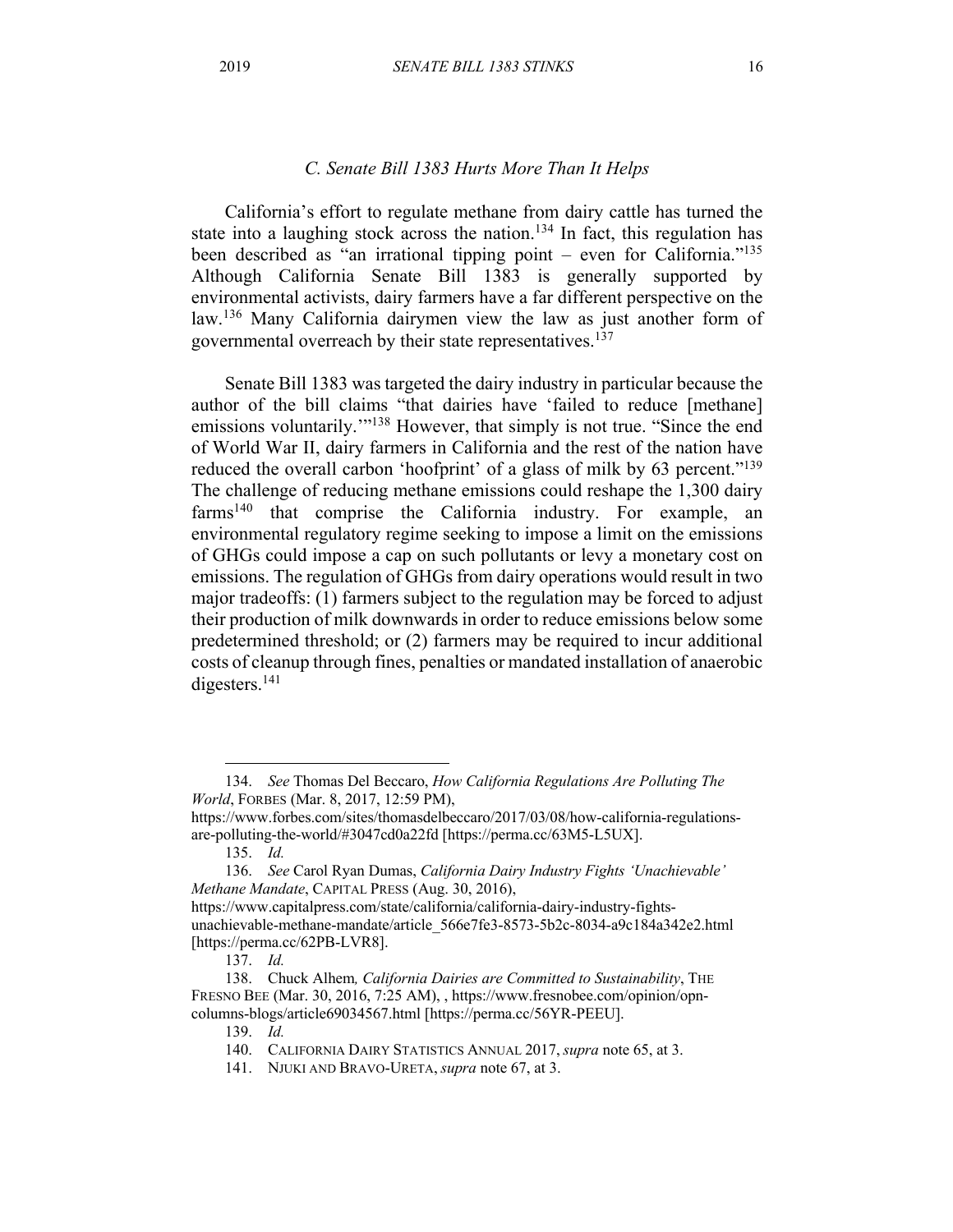#### 1. California: The Nation's Dairy Queen

Dairy is one of America's most important industries, accounting for over \$5.3 million in annual U.S. exports.<sup>142</sup> In 2017, the United States had over nine million cows across the nation.143 According to the United States Department of Agriculture, this is spread amongst only 40,219 dairy farms, compared to nearly  $650,000$  dairies in 1970.<sup>144</sup> Although the number of dairy farms has declined drastically, "cows are producing more milk than ever," as cows are consolidated on larger conventional farms.<sup>145</sup> "In 1987, half of American dairy farms had 80 or fewer cows; by 2012, that figure had risen to 900 cows."146

As the number one dairy state, California produces approximately 20% of the nation's milk<sup>147</sup> across 1,331 dairies.<sup>148</sup> Despite being the top milk producing state in the United States, the California dairy industry has been on the decline.<sup>149</sup> Almost 600 dairies have closed in the last decade.<sup>150</sup> Smaller dairies are consolidating into larger operations and some are even shutting down completely or moving out of state.<sup>151</sup> "For California in 2017, compared to the previous year, total milk production was down 1.7 percent, the number of dairy cows declined 0.2 percent, milk per cow dropped 1.5 percent, and the number of dairies decreased by 4.4 percent."152

<sup>142.</sup> *2017 U.S. Dairy Trade and Processing*, PROGRESSIVEDAIRYMAN, https://www.progressivepublish.com/downloads/2018/general/2017-pd-stats-lowres.pdf [https://perma.cc/36GR-4N7D]**.**

<sup>143.</sup> *Id.*, under *2017 U.S. Dairy Statistics*.

<sup>144.</sup> Phil McCausland, *Best advice to U.S. dairy farmers? 'Sell Out as Fast as You Can'*, NBC NEWS (last updated June 30, 2018, 9:59 AM),

https://www.nbcnews.com/news/us-news/best-advice-u-s-dairy-farmers-sell-out-fast-youn887941 [https://perma.cc/9WVZ-G3L9].

<sup>145.</sup> *Id.*

<sup>146.</sup> *Id.*

<sup>147.</sup> *Real California Milk Facts*, CAL. MILK ADVISORY BD.,

http://www.californiadairypressroom.com/sites/default/files/Fact\_Sheets\_Milk\_May2018.p df [https://perma.cc/ND9V-QQPA] (last updated May 2018).

<sup>148.</sup> CALIFORNIA DAIRY STATISTICS ANNUAL 2017, *supra* note 65, at 3.

<sup>149.</sup> *Id.* at 1.

<sup>150.</sup> Paul Sousa & Michael Boccadoro, *Manure Methane Emission Reductions*, DAIRY CARES,

https://arb.ca.gov/cc/dairy/documents/mainwgkickoff/dairy\_sector\_presentation.pdf [https://perma.cc/7SKG-92WW].

<sup>151.</sup> *California Continues to Lose Dairies*, DAIRY CARES (Mar. 2017), https://www.dairycares.com/dairyfarmdecline [https://perma.cc/V3HL-C24N].

<sup>152.</sup> CALIFORNIA DAIRY STATISTICS ANNUAL 2017, *supra* at 1.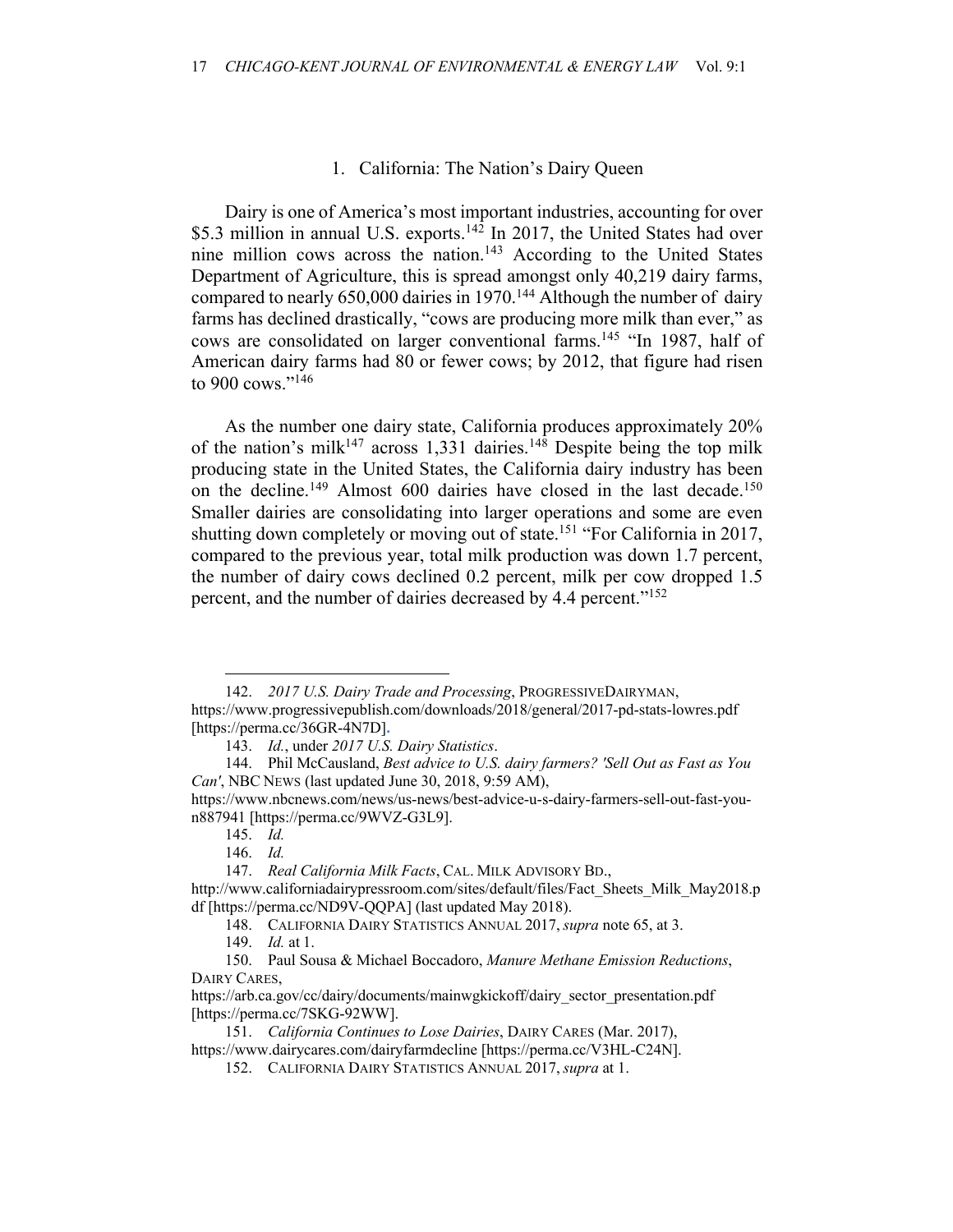Why is the industry seeing a drop in its numbers? There are a number of reasons why maintaining dairy operations in California has become so challenging. First, 99% of these dairies are family owned and operated.153 Second, the substantially high labor costs, energy costs and regulations make it increasingly difficult for these family farms to keep up financially.<sup>154</sup> Lastly, dairymen are also constantly competing with animal activist groups, fluctuating milk prices, plant-based milk substitutes such as almond milk or soy milk, and the never-ending legislation over water rights.<sup>155</sup>

2. Senate Bill 1383's Potential Effects on California Dairies

The biggest issue that Senate Bill 1383 poses is the excessive cost on farmers who are already struggling in the dairy industry.156 Dairymen "say the new law, along with the money and necessary equipment needed to comply with it, could deal the industry a fatal blow as it already struggles with low milk prices, rising labor costs, and drought."<sup>157</sup>

Notably, Senate Bill 1383 does provide some safeguards for California dairymen by stating that regulations should only be implemented if they are cost effective.158 In fact, lawmakers have already set aside \$50 million to provide for methane digesters.159 Digesters are machines that capture the gases released through manure and convert them into renewable energy to produce electricity, heat or hot water.160 However, \$50 million does not even come close to funding needed to meet the target emission reductions. \$50 million would only buy about eighteen to twenty-two digesters.<sup>161</sup> California

<sup>153.</sup> Dairy Cares Newsletter, *More with Less: A Way of Life for California Dairies*, CAL. DAIRY RES. FOUND. (Mar. 1, 2017), http://cdrf.org/2017/03/01/less-way-lifecalifornia-dairies/ [https://perma.cc/2RVA-ZXNR].

<sup>154.</sup> *California Continues to Lose Dairies*, *supra* note 151.

<sup>155.</sup> Hall, *supra* note 61.

<sup>156.</sup> Kurtis Alexander, *Climate Fight Targeting Cows May Reshape California Dairies*, S.F. CHRONICLE (last updated Sept. 29, 2017, 8:17 PM), https://www.sfchronicle.com/bayarea/article/Climate-fight-targeting-cows-may-reshape-9401293.php [https://perma.cc/RC3M-PYZE].

<sup>157.</sup> *Id.*

<sup>158.</sup> S.B. 1383, *supra* note 9.

<sup>159.</sup> Adam Ashton, *California's Dairy Industry Knows How to Cut its Greenhouse Gas Emissions, but Can it Afford to?*, SACRAMENTO BEE (Sep. 17, 2016, 4:00 AM), https://www.sacbee.com/news/local/environment/article101657322.html.

<sup>160.</sup> Nicole G. Di Camillo, Comment, *Methane Digesters and Biogas Recovery-Masking the Environmental Consequences of Industrial Concentrated Livestock Production* 29 UCLA J. ENVTL. L. & POL'Y 365, 367 (2011).

<sup>161.</sup> Ashton, *supra*.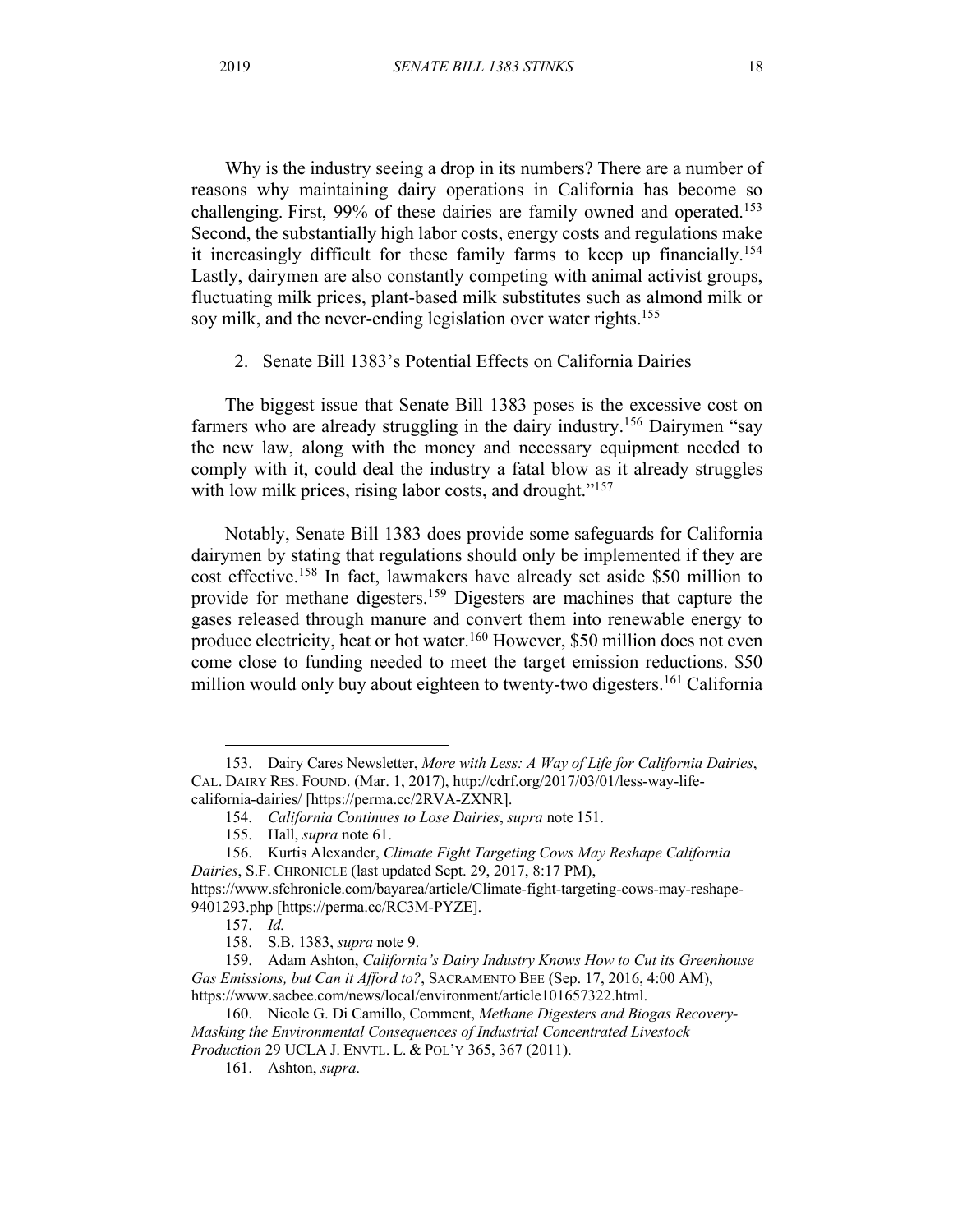dairy farmers submitted funding requests that total \$143,079,566—almost three times the Department of Food and Agriculture's allotted funding.<sup>162</sup>

Methane digesters, while seen as a possible solution to reducing emissions, pose their own disadvantages. As described above, methane digesters are expensive. It may be financially feasible for large dairy operations to purchase these costly digesters, but without more government funding, smaller farms cannot afford them.

Second, slashing methane emissions by improving manure management through expensive digesters seems counterintuitive. The majority of methane emissions produced from dairies stems from enteric fermentation, rather than from the manure.<sup>163</sup> The problem is that digesters only affect manure management, not enteric fermentation, leaving the largest contributor to methane emissions unaddressed.164

Third, implementing digesters failed in the past, which leaves dairy farmers skeptical about their substantial investment if the regulation is subject to change when the equipment is unsuccessful. <sup>165</sup> Senator Cathleen Galgiani acknowledged the skepticism in her comments to the California Senate: "We tried to incentivize dairy digesters back in around 2007, 8, and 9. [T]hey were successful in the beginning but then we had problems with local air districts where they determined that the generators that were connected with the digesters emitted NOx and therefore, they didn't meet local requirements."<sup>166</sup> If methane digesters were previously unsuccessful, farmers are reluctant to invest in such expensive, unreliable machines.

SB 1383 could hurt farmers by changing cattle diets. Research is being conducted on implementing new feed or supplements to reduce methane associated with enteric fermentation.<sup>167</sup> The problem is that new feed could

<sup>162.</sup> *2018 Dairy Digester Research & Development Program*, CAL. DEPT. FOOD & AGRIC. 8, https://www.cdfa.ca.gov/oefi/ddrdp/docs/2018\_DDRDP\_Applicants.pdf [https://perma.cc/TXY7-LSDC].

<sup>163.</sup> Di Camillo, *supra* note 160, at 378.

<sup>164.</sup> *Id.* at 378–79.

<sup>165.</sup> Hall, *supra* note 61.

<sup>166.</sup> California Senate Floor Session 5:50 (June 1, 2016),

https://www.senate.ca.gov/media/senate-floor-session-352/video [https://perma.cc/AF4P-TPDQ].

<sup>167.</sup> *See* Nelson, *supra* note 14.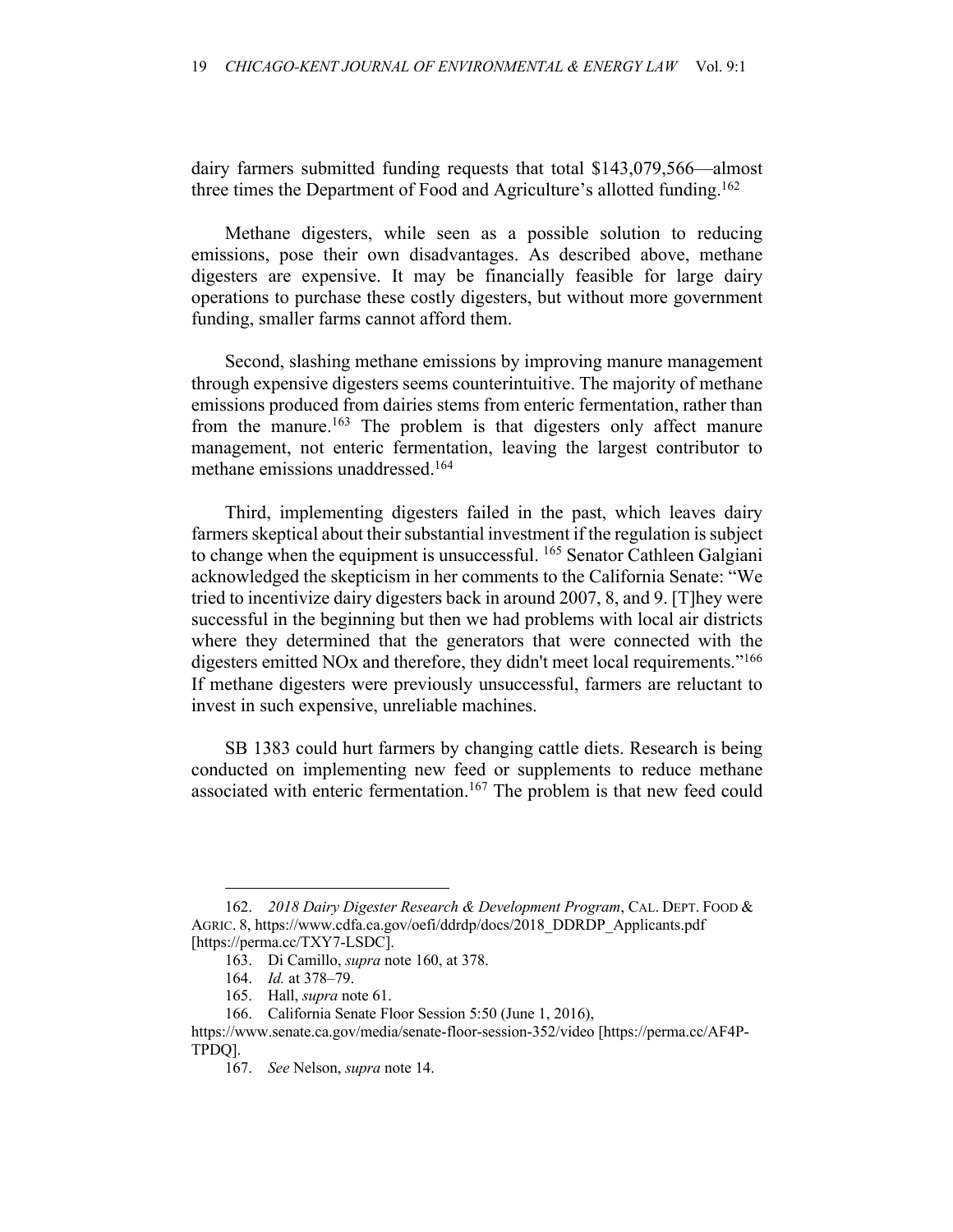be expensive, and there is also not enough research on the long-term effects of the change in diet.<sup>168</sup>

While some larger dairy operations were a step ahead of Senate Bill 1383 and began implementing ways to convert greenhouse gases into energy, smaller farms were already fighting to keep up in an overregulated and struggling industry.<sup>169</sup> "From air and water quality rules to reporting odometer readings on farm vehicles, regulations make it difficult for farmers to do business in California."170 Other obstacles for dairymen include groundwater extraction limitations, scarce labor and increasing state minimum wage, encroaching urban development driving up land prices, and the Trump Administration's war on trade which has led to tariffs that have pushed dairy prices down.171 The chief executive of the Western Union Dairymen refers to California as a "regulatory nightmare for farmers."<sup>172</sup> Unless they receive adequate funding for methane digesters, smaller family farms will be forced to close up shop or move out of state.<sup>173</sup> In fact, the number of California dairies has dropped by more than 500 in the last decade.174 Many of these dairies have moved to other states because of enticing simpler regulations, promises of lower costs, and an abundance of cheap real estate.175 For example, Texas's dairy cattle population has increased from 17,000 in 2000 to over 200,000 in 2010.176

The heart of the issue is that no dairy farm is exactly the same. California dairy operations vary greatly in size, manure handling practices, and location. What works for northern dairies may be entirely different from what works for dairies in the Central Valley. There is "no silver bullet" to reducing

regulation-2010apr11-story.html [https://perma.cc/9DX3-S65P].

<sup>168.</sup> *Id*; Gosia Wozniacka*, Can We Grow Enough Seaweed to Help Cows Fight Climate Change?* CIVIL EATS (Jun. 3, 2019), https://civileats.com/2019/06/03/can-wegrow-enough-seaweed-to-help-cows-fight-climate-change/ [https://perma.cc/FE82- MX4Q].

<sup>169.</sup> *See* Kurtis Alexander, *supra* note 156.

<sup>170.</sup> Michael J. Crumb, *States Woo Calif. Dairymen With Less Regulation,* SAN DIEGO UNION-TRIBUNE (Apr. 11, 2010, 11:49 PM), http://www.sandiegouniontribune.com/sdut-states-woo-calif-dairymen-with-less-

<sup>171.</sup> Michael Hiltzik, *California's Dairy Farmers were Struggling to Regain Profitability. Then Came the Trade Wars*, L.A. TIMES (Oct. 26, 2018, 10:35 AM), https://www.latimes.com/business/hiltzik/la-fi-hiltzik-caltrump-dairy-20181026-story.html [https://perma.cc/PT8J-TG3M].

<sup>172.</sup> Crumb, *supra*.

<sup>173.</sup> *See id.*

<sup>174.</sup> *Id.*

<sup>175.</sup> *Id.*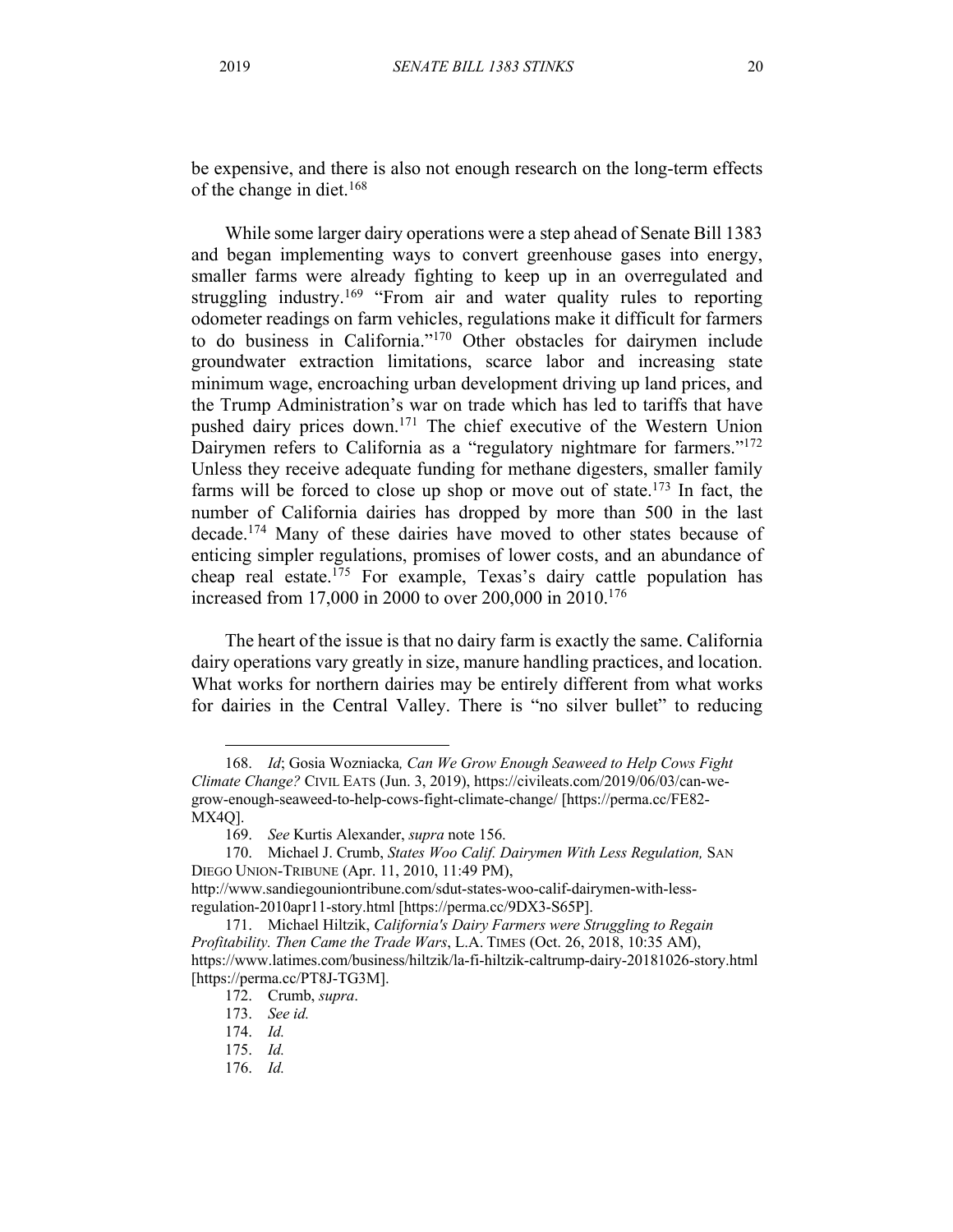methane emissions because of the diversity of dairy operations.<sup>177</sup> As a result, the California dairy industry will need an array of specialized solutions.

## 3. Senate Bill 1383's Potential National Effects

Although Senate Bill 1383 only applies to California dairies, its effects will likely be felt across the country. Since California produces one fifth of the nation's milk,178 consumers in all states will likely see milk prices increase because higher prices for the farmer get passed down to the consumer.179 If the price of milk increases, there may be a shift to non-dairy milk products, such as almond milk, but this transition poses its own problems. Producing plant-based milk products cause their own environmental harm. For example, almonds are one of the most waterintensive crops, taking "15 gallons of water to produce just 16 almonds."<sup>180</sup> Additionally, a shift to almond milk would be unsustainable because almond trees are very temperamental, requiring certain soil and climate conditions that are only available in limited areas of the country.<sup>181</sup> Further, if dairies go under, then many other industries will also be affected. The farmers who produce cattle feed, the middlemen who package and pasteurize the milk, and the trucking businesses that transport the milk to stores will all be in jeopardy.

Another nationwide consequence of Senate Bill 1383 is resource shuffling. Resource shuffling occurs when state policy initiates emission reductions in one area, while it increases emissions elsewhere.<sup>182</sup> These contrasting effects create the false impression that the state policy is achieving net emission reductions from the atmosphere.<sup>183</sup>

<sup>177.</sup> Sousa & Boccadoro, *supra* note 150.

<sup>178.</sup> *Dairy Commodity Fact Sheet*, HILMAR CHEESE 1 (2017),

https://www.hilmarcheese.com/wp-

content/uploads/2017/06/AgintheClassroomDairyFactSheet.pdf [https://perma.cc/966G-URBV].

<sup>179.</sup> *See* Kenneth Artz, *New California Methane Regulations Expected to Raise Meat and Dairy Prices*, HEARTLAND INST. (Nov. 11, 2016),

https://www.heartland.org/news-opinion/news/new-california-methane-regulationsexpected-to-raise-meat-and-dairy-prices [https://perma.cc/D3QA-2QWE].

<sup>180.</sup> Deborah Fleischer*, Almond Milk is Taking a Toll on the Environment*, UNIV. CAL. S.F. (Jan. 2018), https://sustainability.ucsf.edu/3.713 [https://perma.cc/JLC6-6GQ7].

<sup>181.</sup> *California's Mediterranean Climate*, CAL. ALMONDS: BLOG (June 11, 2015), http://www.almonds.com/blog/orchard/california%E2%80%99s-mediterranean-climate [https://perma.cc/3DQA-CEZA].

<sup>182.</sup> Danny Cullenward, *Leakage in California's Carbon Market*, 27 ELEC. J. 36, 37 (2014).

<sup>183.</sup> *Id.*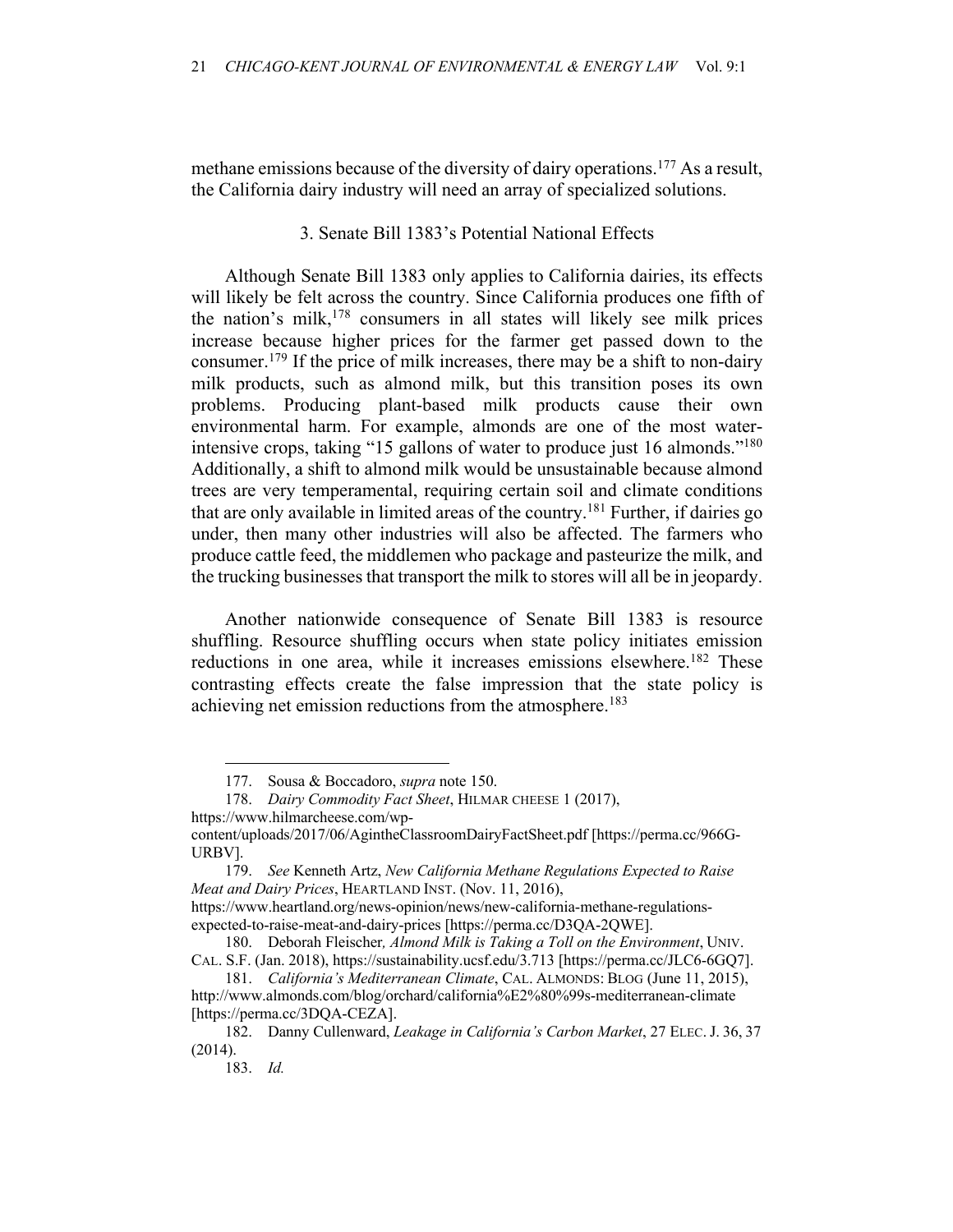To illustrate, California policies triggered resource shuffling in California's carbon market. California is the only western state to price greenhouse gas emissions, so California companies are incentivized to transfer their high-emitting activities outside the state and replace them with cleaner ones.184 For instance, Southern California Edison ("SCE") imported its electricity for years from a coal-fired facility in New Mexico.185 However, in 2013 when California initiated its carbon market, SCE sold its interests to an Arizona utility.186 Since coal produces the highest greenhouse gas emissions, whatever replacement SCE selects will be cleaner than coal, and thus, SCE will report a reduction in emissions.<sup>187</sup> Although this transaction will reduce reported emissions in California, it "will not reduce net greenhouse gas emissions to the atmosphere."188 The coal facility will continue to produce the same amount of pollution as before, the only difference being that it serves Arizona customers, not California.<sup>189</sup>

Similar to the resource shuffling in the California carbon market, Senate Bill 1383 will likely shuffle dairy methane emissions across state lines. To avoid the increased regulation costs, some California dairymen are simply closing their doors and moving their dairies out-of-state.190 California continues to lose cows to other states where feed and labor are cheaper and water is abundant.<sup>191</sup> In fact, from 2010 to 2017 California lost 100,000 dairy cattle, whereas Iowa, Kansas, Nebraska and South Dakota collectively gained approximately 100,000 cattle head.192 Dairy cattle leaving California will inevitably result in reduced methane emissions across the state, which is the goal of Senate Bill 1383. The issue is that these methane emissions are still being released into the atmosphere, just in a different state. Therefore, Senate

<sup>184.</sup> *Id.*

<sup>185.</sup> Danny Cullenward, *How California's Carbon Market Actually Works*, 70 BULLETIN OF ATOMIC SCIENTISTS 35, 35 (2014), https://journals.sagepub.com/doi/pdf/10.1177/0096340214546834?download=true

<sup>[</sup>https://perma.cc/SSP7-3G3H].

<sup>186.</sup> *Id.*

<sup>187.</sup> *Id.*

<sup>188.</sup> *Id.*

<sup>189.</sup> *Id.*

<sup>190.</sup> *See States Dangle Water to Tempt California Dairy Farmers*, NBC NEWS (Feb. 10, 2015, 12:44 PM), https://www.nbcnews.com/business/economy/states-danglewater-tempt-california-dairy-farmers-n303806 [https://perma.cc/FGT8-P7R7].

<sup>192.</sup> Justin Fox, *Devin Nunes Isn't the Only Dairy Farmer Souring On California*, BLOOMBERG (Oct. 4, 2018), https://www.bnnbloomberg.ca/devin-nunes-isn-t-the-onlydairy-farmer-souring-on-california-1.1147610 [https://perma.cc/WQ4B-7LPV]; USDA, MINN. AG. NEWS—MILK PRODUCTION (2018), *supra* note 57.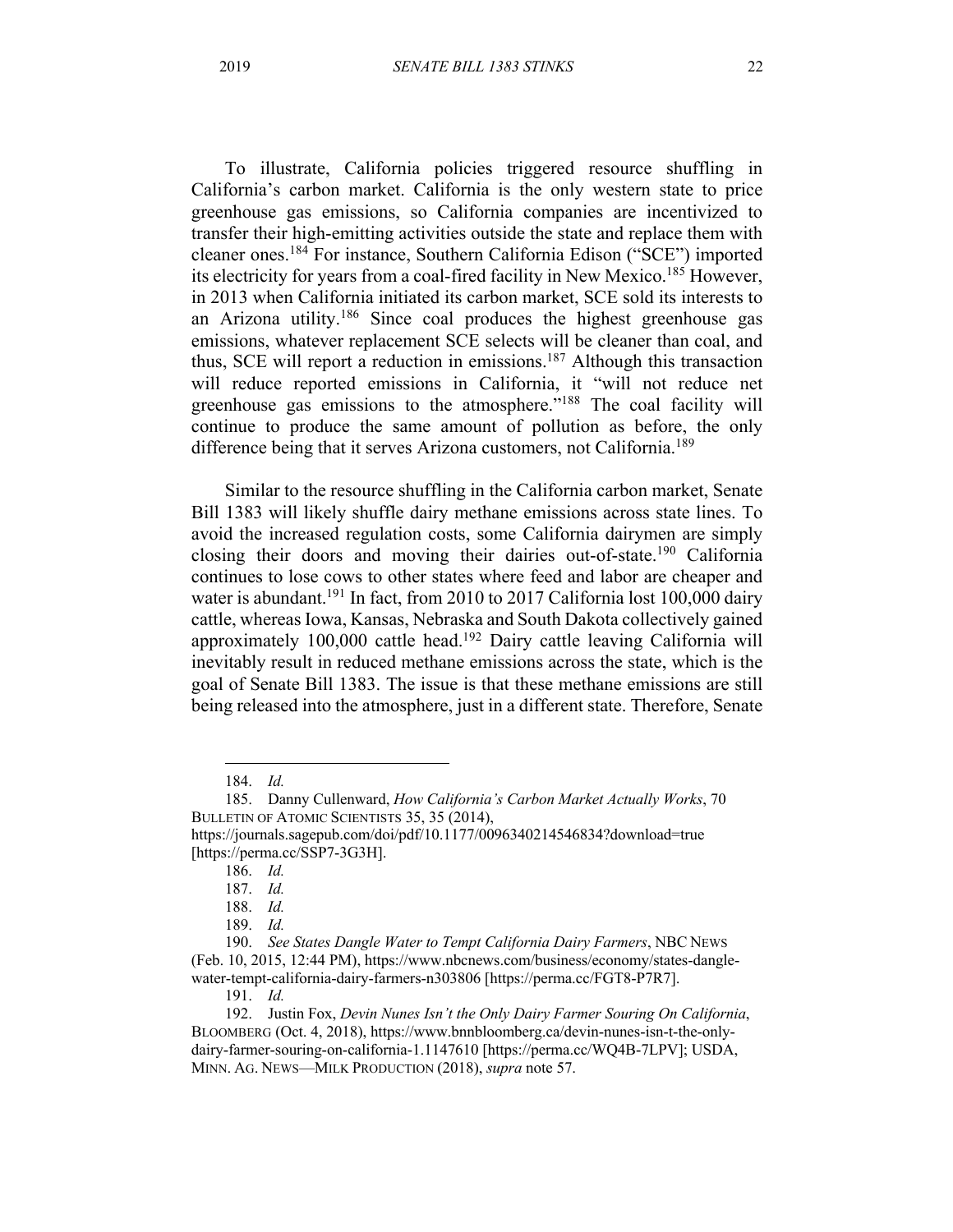Bill 1383 ultimately results in resource shuffling of methane emissions through a scheme that does not reflect actual climate benefits.

#### *D. Possible Solutions for Regulating Dairy Methane Emissions*

Under the Clean Air Act, the EPA could regulate methane emissions from dairies. If all dairies were placed under federal regulation, then dairies nationwide would be subject to the same regulations. This would help even the playing field since Senate Bill 1383 puts California dairies at a disadvantage. However, federal regulation targeting dairy methane emissions could be a daunting task especially since the dairy industry is concentrated in only a handful of states.193 Furthermore, local dairymen likely do not want legislators from other states telling them how to run their farm practices. Emissions from California dairies are a large percentage of the state's total methane emissions, so those emissions need to be regulated to a certain extent. If California wants to fund digesters, so be it, but the state cannot expect small family farms to pay for these expensive machines.

#### 1. Incentive-Based System

A more effective method for reducing dairy methane emissions is an incentive-based system. This type of system would likely be more appealing to dairymen because they can decide whether to participate. Giving dairy farmers an option would help alleviate the fear of government overregulation. For example, instead of mandating dairies to purchase expensive methane digesters, California could offer incentives for those who do. The California grant program, Dairy Power Production Program ("DPPP"),<sup>194</sup> provides a great framework for a potential incentive-based system. In the early 2000s, DPPP provided dairy farmers with funding for digesters and also paid the farmers 5.7¢ per kilowatt-hour (kWh) of generated electricity over a maximum period of five years.<sup>195</sup> A case study of one Northern California dairy illustrates the positive results of the program.<sup>196</sup>

esmis/files/4b29b5974/4j03d209m/qr46r324g/MilkProdDi-04-26-2018.pdf [https://perma.cc/SQ2H-U4LG] (Approximately 50% of the U.S. dairy industry is concentrated in only 5 states: California, Wisconsin, Idaho, New York, and Michigan.).

<sup>193.</sup> *See* USDA, MILK PRODUCTION, DISPOSITION, AND INCOME, 2017 SUMMARY 6 (Apr. 2018), https://downloads.usda.library.cornell.edu/usda-

<sup>194.</sup> *See* Deanne M. Camara Ferreira*,* Note, *Global Warming and Agribusiness: Could Methane Gas from Dairy Cows Spark the Next California Gold Rush?*, 15 WIDENER L. REV. 541, 553 (2010).

<sup>195.</sup> *Id.* at 554.

<sup>196.</sup> *Id.*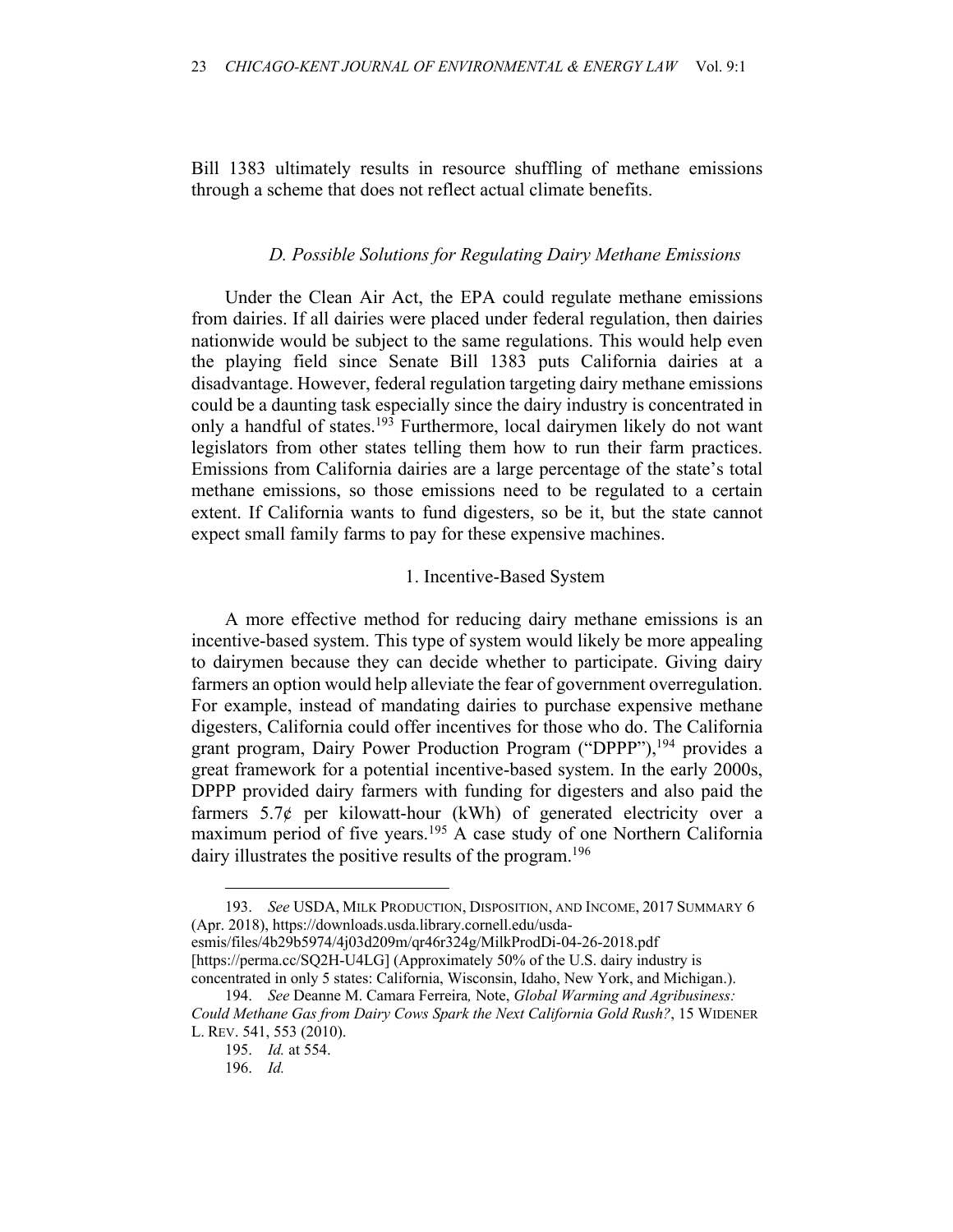According to the DPPP report, a Northern California dairy had 245 cows and installed a digester that generated and consumed on-site electricity.<sup>197</sup> Prior to installation, the dairy farm's electricity usage was 20,375 kWh/month (kilowatt hours/month).198 After installation, the digester produced an average of 21,066 kWh/month.199 Thus, the digester completely offset the dairy's electricity demand with an estimated savings of \$18,275 a year, and produced electricity excess.200 Excess electricity was then banked for credit through an incentive called net metering.201 Net metering allows for the banked credits to be deducted from future electricity charges.<sup>202</sup> Both the onfarm electricity offset and the net metering provide farmers with great costsaving incentives to install methane digesters on their dairies.

However, the biggest obstacle to implementing methane digesters is the cost.203 The DPPP report indicated that one of the largest revenue streams for methane digester projects comes from power purchase agreements.<sup>204</sup> These agreements allow farmers to sell excess generated electricity back to the utility company.205 In California, this was not a viable option under DPPP due to utility deregulation and utility company reluctance to support distributed generation.<sup>206</sup> However, utility companies seem to be discussing the implementation of power purchase agreement.<sup>207</sup> These agreements are vital because it can provide some financial relief to farmers bearing the upfront costs of installation and maintenance of methane digester equipment.<sup>208</sup>

Digester manure management could result in reduced methane emissions for California.209 This will only happen if lawmakers offer support for

206. *Id.* at 115.

<sup>197.</sup> *Id.*

<sup>198.</sup> W. UNITED RES. DEV., INC., DAIRY POWER PRODUCTION PROGRAM: DAIRY METHANE DIGESTER SYSTEM PROGRAM EVALUATION REPORT 24 (2009), https://www.energy.ca.gov/2009publications/CEC-500-2009-009/CEC-500-2009-009.PDF [https://perma.cc/7WFR-75LE].

<sup>199.</sup> *Id.*

<sup>200.</sup> *Id.* at 24–25.

<sup>201.</sup> Ferreira*, supra* note 194 at 554-555.

<sup>202.</sup> *Id.*

<sup>203.</sup> *Id.*; W. UNITED RES. DEV., INC., *supra* at 6.

<sup>204.</sup> *See* W. UNITED RES. DEV., INC., *supra* at 115.

<sup>205.</sup> *Id.* at 7.

<sup>207.</sup> *Id.* at 115–116; *see* Kasey Krifka, *California Dairy Digester Helping to Balance the Grid*, CLIMATE TRUST (Mar. 7, 2016), https://climatetrust.org/california-dairy-

digester-helping-to-balance-the-grid/ [https://perma.cc/6JA5-QC5E].

<sup>208.</sup> Ferreira*, supra* at 553.

<sup>209.</sup> *Id.*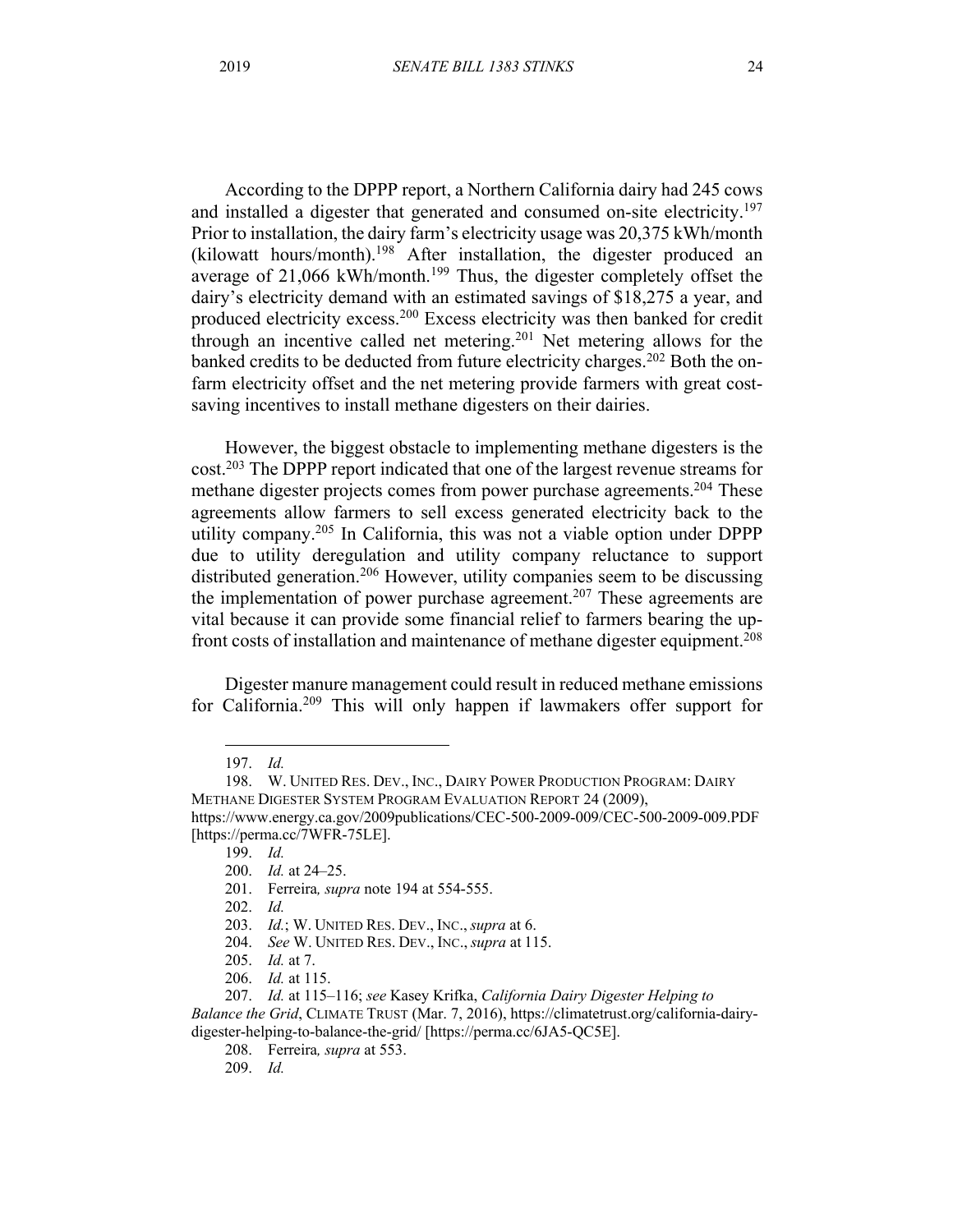incentive programs and policies. Although Senate Bill 1383 has set aside funding for the purchase of digesters, it is insufficient to address the industry's needs. To reduce methane, California will need an incentive-based system, like the DPPP, along with purchase power agreements. Perhaps the only way for California to achieve its target greenhouse gas reduction through methane emissions, while preserving its dairy industry, is to incentivize dairies to want to do the same.

#### 2. Cap-and-Trade System

California could also utilize a cap-and-trade system to address dairy methane emissions. Currently, California has a carbon dioxide cap-and-trade program for large industrial facilities, electricity suppliers, and fuel distributors.<sup>210</sup> Under this program, a percentage of an entity's reduction obligation can be met using external offsets, including manure management projects.211 Although these projects could already be helping reduce dairy methane emissions, they are voluntary, and one of many other approved offsets.212 A new system modeled after the existing programs and aimed at methane rather than carbon dioxide, would be more appropriate and sustainable for dairies.

In California's current California cap-and-trade program, carbon dioxide tons are traded and all emissions of greenhouse gases are fungible once translated to carbon dioxide.<sup>213</sup> Unlike California's current program that considers all types of emissions from all sectors, the system proposed above is for a single gas in a single sector. A cap-and-trade system works by setting a cap, or percentage, of total methane emissions that can be emitted by a particular industry.214 This cap gets stricter over time, hence a reduction in emissions.<sup>215</sup> The total amount of the cap gets split into allowances, which allows each dairy to emit a certain amount of methane.<sup>216</sup> The trade part is a market where dairies that reduce their emissions faster can sell their

<sup>210.</sup> DAVID R. WOOLEY & ELIZABETH MORSS, CLEAN AIR ACT HANDBOOK § 10:22 (2019).

<sup>211.</sup> *Id.*

<sup>212.</sup> *Id.*

<sup>213.</sup> *See Cap and Trade FAQs*, DUKE UNIV.,

https://nicholasinstitute.duke.edu/focal-areas/cap-and-trade/cap-and-trade-faqs [https://perma.cc/A849-VPUM].

<sup>214.</sup> WOOLEY & MORSS, *supra*.

<sup>215.</sup> *Id.*

<sup>216.</sup> *See How Cap and Trade Works*, ENVTL. DEF. FUND,

https://www.edf.org/climate/how-cap-and-trade-works [https://perma.cc/GXJ4-AMS9].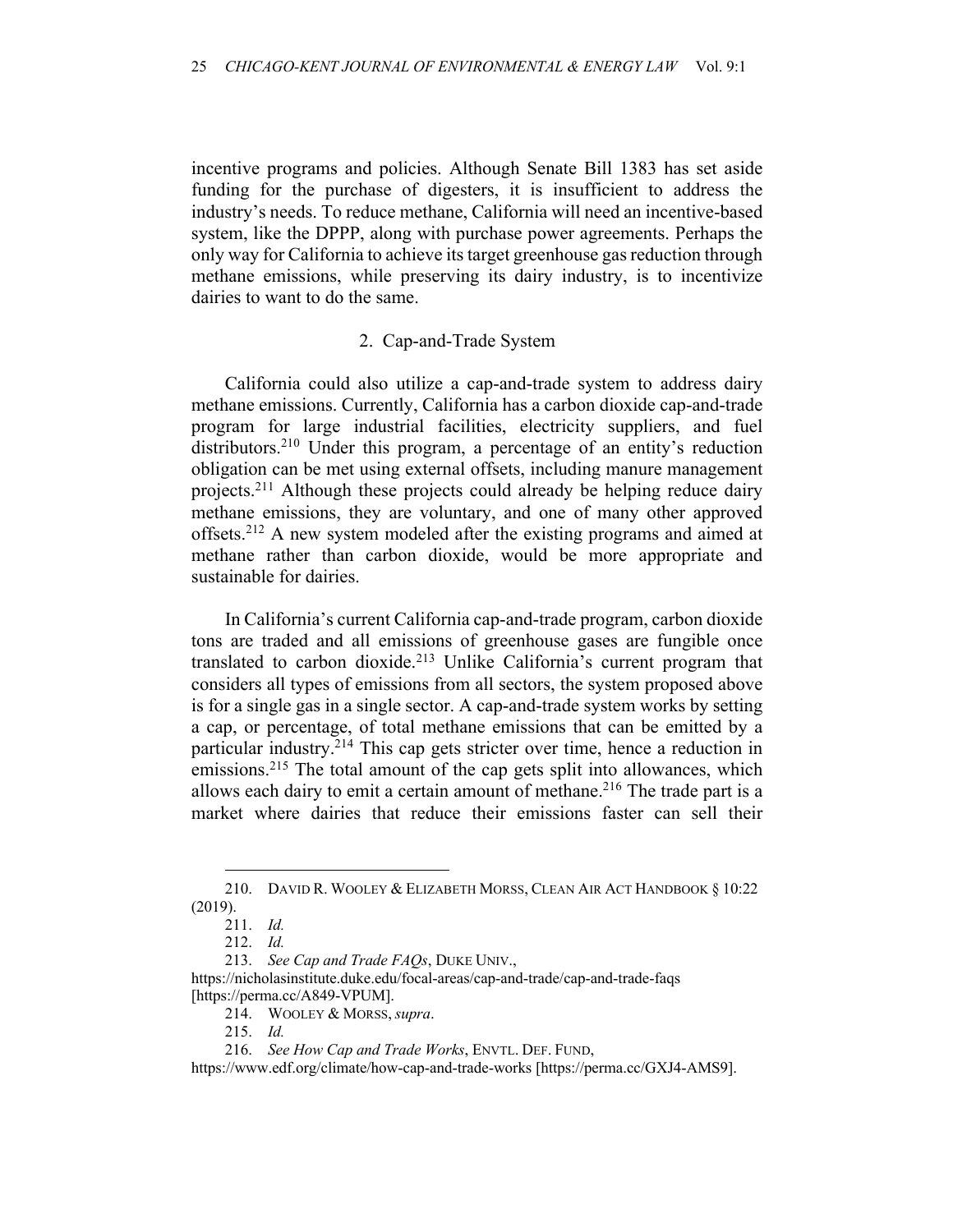allowances to dairies that pollute more.<sup>217</sup> This gives dairies flexibility in how they reduce emissions and incentivizes them to cut their pollution quicker. In order for this system to be successful, a method of measuring the baseline and the change is necessary.

Efforts to reduce methane emissions through a cap-and-trade program should focus on larger dairies for three reasons. First, a significant portion of dairy methane comes from larger, more concentrated dairies.<sup>218</sup> Second, these larger farms either already have digesters<sup>219</sup> or they have the financial resources to pay for digesters to reduce their emission output. Third, to protect its dairy industry, California needs to ensure small dairies do not leave the state or get priced out of the market. A cap-and-trade program could also ensure that small farms are protected while still reducing methane emissions.

For this system to be successful, a cap must be set based on current emission outputs across the California dairy industry. An allowance based on current practices would be given to small dairy farms. A dairy farm is considered a "small farm" if it has less than 500 cows.220 An allowance of 20-30% less would be given to larger dairies. These larger dairies could buy allowances from the smaller dairies that retire their production or implement mechanisms to reduce pollution. Other options include purchasing methane digesters or implementing best practices to reduce emissions output. It is important that these initial allowances be realistic and gradually decrease over time, so as not to push dairies out of state, or significantly increase prices for consumers. This type of system would ensure a decrease in overall methane emissions while protecting small dairies from going out of business—the current fear of Senate Bill 1383.

#### **CONCLUSION**

Senate Bill 1383 is a bold step for California in its fight against climate change. It is the first response across the nation to specifically target dairies' methane emissions. While the reduction in emissions is important, an attack on an already struggling dairy industry is likely not the best move for California. A more balanced approach to further California's abatement goals

219. *See* CAL. DEP'T OF FOOD & AGRIC. DAIRY DIGESTER RES. AND DEV. PROGRAM, REPORT OF FUNDED PROJECTS (2015-2017) 10-12 (2018), https://www.cdfa.ca.gov/oefi/ddrdp/docs/DDRDP\_Report\_February2018.pdf [https://perma.cc/63VQ-DHJT].

<sup>217.</sup> *Id.*

<sup>218.</sup> *See* U.S. EPA, *supra* note 33, at 5-10.

<sup>220.</sup> USDA, *supra* note 53, at 3.